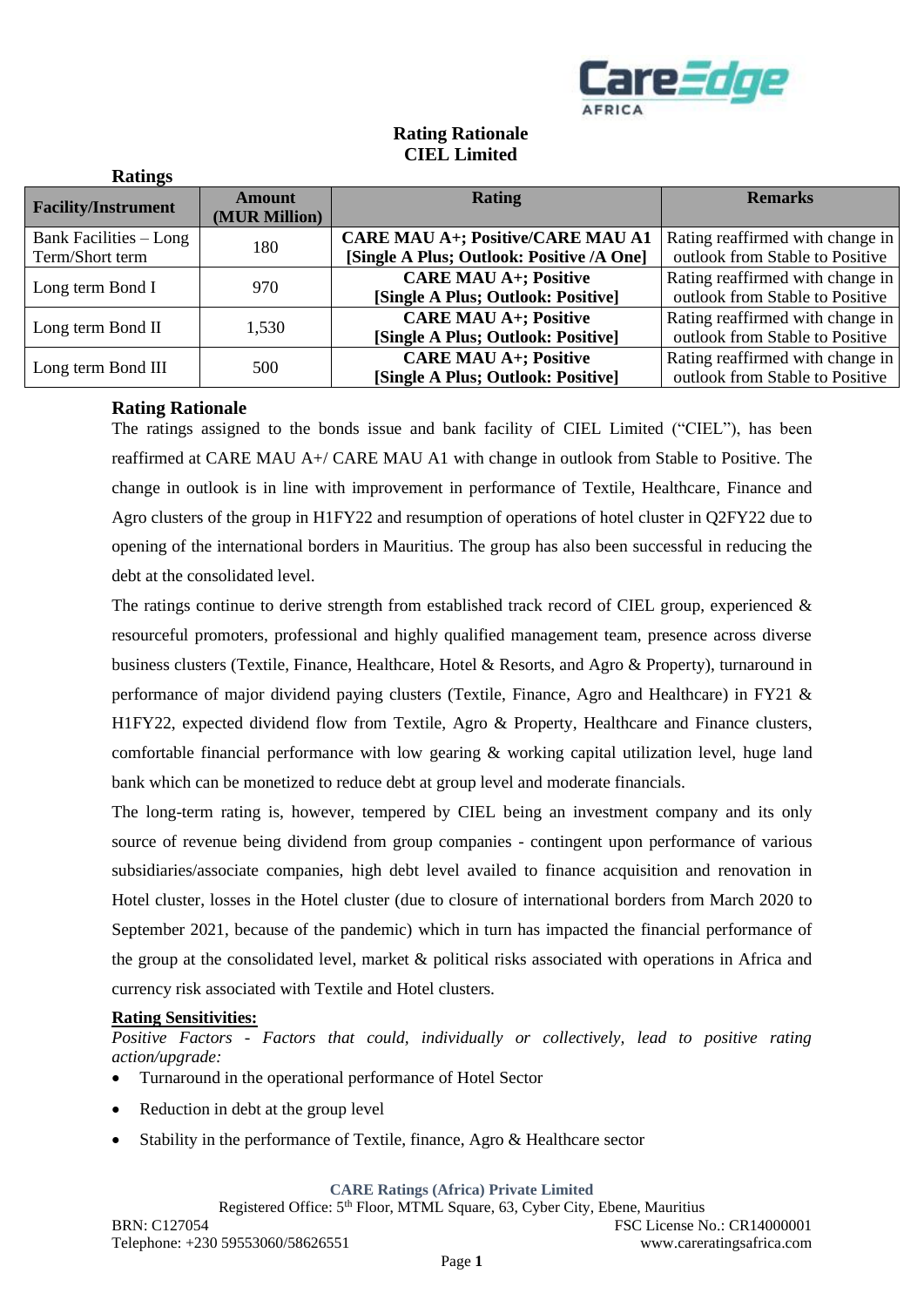

*Negative Factors - Factors that could, individually or collectively, lead to negative rating action/downgrade:*

- Dip in performance in Hotel Sector, Textile & Healthcare sector
- Any new debt funded acquisition
- Higher than projected debt level and lower than projected profitability at Consolidated level.

## **BACKGROUND**

CIEL Limited (CIEL), an investment & holding company of CIEL group, is controlled and managed by the siblings of Mr. Adrien Dalais (holding more than 30% stake). CIEL is one of the largest industrial and investment groups based in Mauritius with operations in African and Asian countries. Apart from Mauritius, the CIEL group clusters are present in Tanzania and Kenya through the agricultural industry, Uganda and Nigeria through the healthcare sector, Kenya, Seychelles, Madagascar & Botswana through the finance industry and Madagascar, India and Bangladesh through the textile industry.

CIEL derives its revenue as dividend from the various group companies engaged in Textile, Finance, Hotel & Resorts, Healthcare and Agro & Property sector. CIEL group earned total revenue of MUR 18 billion in FY21 (MUR 21 billion in FY20). CIEL Textile is the major cash generating cluster of CIEL group. Major companies of the group are:

| Name of the company                       | <b>Sector</b>    | Rating                       |
|-------------------------------------------|------------------|------------------------------|
| C-Care (Mauritius) Ltd                    | Healthcare       | CARE MAU A+; Stable/A1+      |
| <b>Bank One</b>                           | Bank             | CARE MAU $A+$ (IS); Negative |
| <b>CIEL Finance Limited</b>               | Finance          | CARE MAU A+; Stable          |
| Alteo Limited                             | Sugar & Property | <b>CARE MAU A; Positive</b>  |
| City and Beach Hotels (Mauritius) Limited | Hotel            | CARE MAU BBB+; Negative      |
| Aquarelle India Pvt. Ltd                  | Textile          | <b>CARE BBB</b> ; Positive   |
| <b>CIEL Textile</b>                       | Textile          | Unrated                      |
| Sun Limited                               | Hotel            | Unrated                      |
| <b>CIEL Healthcare Limited</b>            | Healthcare       | Unrated                      |

CIEL is a professionally managed company. It is governed by a 16-member Board of Directors comprising of 5 members from the Dalais family and several eminent industrialists and professionals. The strategic affairs of the company are looked after by Mr. Arnaud Dalais - Chairman of the group and his brother Mr. Jean-Pierre Dalais Group Chief Executive. Mr Arnaud Dalais' son is also actively involved in the family business. They are assisted by Mr. Jerome de Chasteauneuf (Executive Director; Group Finance Director) associated with CIEL group for more than 20 years and a team of experienced and qualified professionals.

## **CREDIT RISK ASSESSMENT**

## **Long track record of the group & experienced promoters**

Incorporated in 1948, CIEL is the investment & holding company of CIEL group. The promoters (the siblings of Mr. Adrien Dalais) have been engaged in sugar production in Mauritius since 1912, textile production since 1972, hotel industry since 1974 and finance business from 1992. CIEL derives its entire revenue as dividends from various group companies engaged in diversified sectors like Textile,

**CARE Ratings (Africa) Private Limited**

Registered Office: 5<sup>th</sup> Floor, MTML Square, 63, Cyber City, Ebene, Mauritius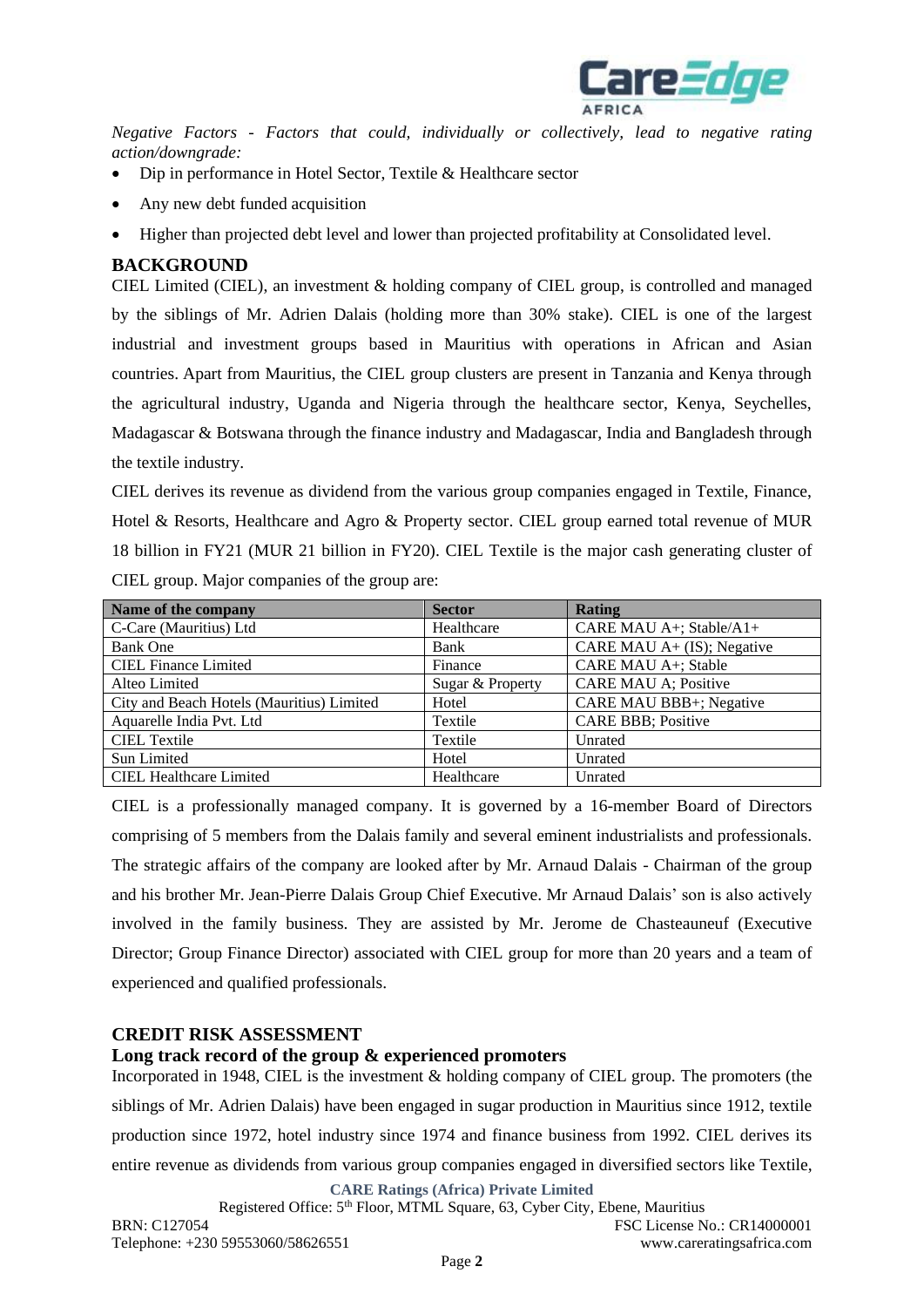

Finance, Healthcare, Hotel & Resorts and Agro & Property. During FY21 and FY20, dividend received by CIEL Limited from its subsidiaries and associates was MUR 368 million and Mur 381 million respectively.

## **Professional and highly qualified management team**

CIEL group has a highly qualified and experienced employee pool having vast experience in their related field. Improvement in CIEL's operational efficiency over the years can be attributed to its sound management team. Each vertical is managed by a CEO and team of professionals. CEO directly reports to the Chairman. The group has more than 31,000 employees comprising of professionals, skilled and semi-skilled workers distributed among the various business verticals.

#### **Established group with presence across diverse business verticals**

CIEL has interests across diverse business verticals like Textile, Finance, Healthcare, Hotel & Resorts

| <b>Companies (FY21)</b> | <b>Business</b> | <b>Stake</b>  | <b>Turnover</b> | PAT*    | <b>GCA</b> | Dividend Total           |       | <b>Tangible</b> | <b>Overall</b> | Total debt/ |
|-------------------------|-----------------|---------------|-----------------|---------|------------|--------------------------|-------|-----------------|----------------|-------------|
|                         | Vertical        | $\frac{1}{2}$ |                 |         |            | Pay out                  | Debt  | Net worth       | gearing        | <b>GCA</b>  |
| CIEL Textile Ltd.       | Textile         | 100           | 10.444          | 789     | 1.092      | 200                      | 3,571 | 3,312           | 1.08           | 3.27        |
| CIEL Finance Ltd.       | Banking         | 75.10         | 3,782           | 925     | 855        | 79                       | 515   | 4,221           | 0.17           | 0.83        |
| Alteo Limited           | Sugar/Agro      | 20.96         | 9,549           | .,864   | 2.675      | 229                      | 7,284 | 22,069          | 0.33           | 2.72        |
| Ferney Limited          | Land            | 71.06         | 47              | (17)    | (7)        |                          | 12    | 3.707           | 0.01           | 0.01        |
| Ebene Skies             | Rentals         | 100           | 54              |         | 19         | h.                       | 251   | 285             | 0.88           | 13.04       |
| CIEL Healthcare Ltd.    | Healthcare      | 53.03         | 2,995           | 330     | 504        | $\overline{\phantom{0}}$ | 657   | 791             | 0.83           | 1.21        |
| C-Care (Mauritius) Ltd  | Healthcare      | 87.49         | 2,519           | 281     | 404        | 268                      | 355   | 541             | 0.65           | 0.88        |
| Sun Limited             | Hotels          | 50.10         | 528             | (2,018) | (1,457)    | ۰.                       | 8,796 | 2,659           | 3.31           | -           |
|                         |                 |               |                 |         |            |                          |       |                 |                |             |

and Agro & Property. The FY21 financials of the major group companies are as under: *MUR Million*

*\*Normalized for FY21 vis-à-vis Reported. PAT excluding the fair value reserve.* 

The H1FY22 and H1FY21 financial summary of the major group companies are as under: *MUR Million*

| <b>Companies (FY21)</b> | <b>Business</b><br>Vertical | <b>Stake</b><br>$(\%)$ | <b>EBITDA</b><br><b>Turnover</b> |               | <b>PAT</b> |               | <b>Total debt</b> |               |       |                      |
|-------------------------|-----------------------------|------------------------|----------------------------------|---------------|------------|---------------|-------------------|---------------|-------|----------------------|
|                         |                             |                        | <b>H1FY22</b>                    | <b>H1FY21</b> | HIFY22     | <b>H1FY21</b> | <b>H1FY22</b>     | <b>H1FY21</b> |       | <b>H1FY22 H1FY21</b> |
| CIEL Textile Ltd.       | Textile                     | 100                    | 7,423                            | 5.403         | 660        | 523           | 345               | 249           | 3.603 | 3,150                |
| CIEL Finance Ltd.       | <b>Banking</b>              | 75.10                  | 2,228                            | 1.798         | 812        | 601           | 369               | 225           | 503   | 521                  |
| Alteo Limited           | Sugar/Agro                  | 20.96                  | 6.093                            | 5.232         | 2,631      | 2.247         | 1,346             | 1.106         | 6.602 | 6,139                |
| Ferney & Ebene Skies    | Land/Rental                 | 71.06                  | 58                               | 59            |            | (18)          | 143               | 88            | 242   | 256                  |
| CIEL Healthcare Ltd.    | Healthcare                  | 53.03                  | .646                             | 1,588         | 467        | 310           | 264               | 173           | 643   | 798                  |
| Sun Limited             | Hotels                      | 50.10                  | .855                             | 283           | 367        | (354)         | (109)             | (1.097)       | 7.300 | 10.704               |

#### **Investment in group companies**

As on June 30, 2021; CIEL had a total investment of MUR 18,587 million the value of which has increased to MUR 21,100 million as at December 31, 2021 (MUR 13,068 million as on June 30, 2020) in its various business verticals.

| <b>Business Verticals</b>           | % of total investment |             |        |  |
|-------------------------------------|-----------------------|-------------|--------|--|
| (Mur Million)                       | <b>FY19</b>           | <b>FY20</b> | FY21   |  |
| <b>Total Investment</b>             | 14.141                | 13,068      | 18,586 |  |
| <b>Total Debt (CIEL-Standalone)</b> | 2.720                 | 2.968       | 3.203  |  |
| <b>Investment/Debt ratio</b>        | 5.20                  | 4.40        | 5.80   |  |

### **Consistent flow of dividends from various group companies**

CIEL's revenue is dividends declared by group companies engaged in different business verticals:

**CARE Ratings (Africa) Private Limited**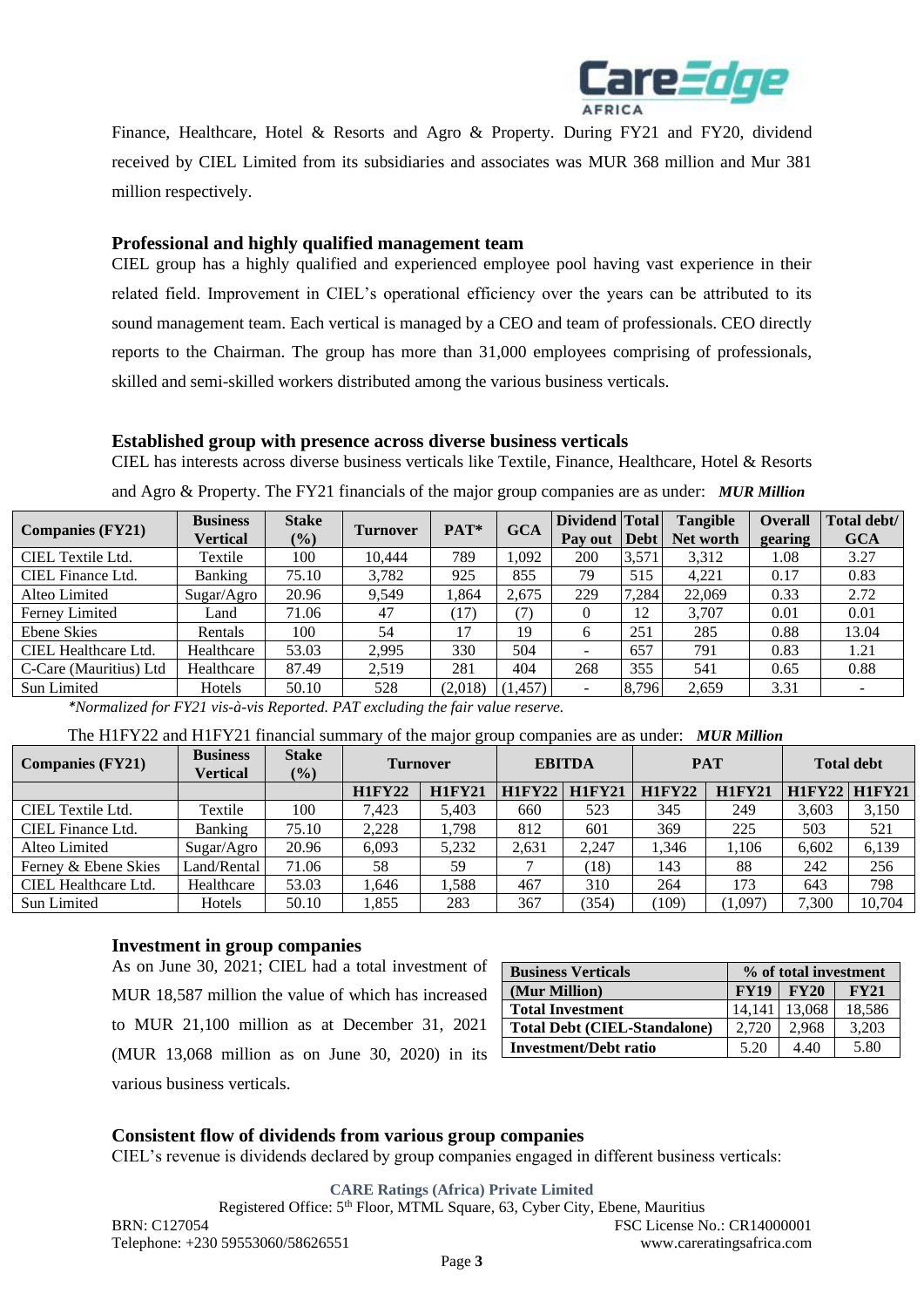

| <b>Dividend</b><br>from<br><b>Income</b> |                           | <b>Amount of dividend received (Mur Million)</b> |             |             |      |             |  |
|------------------------------------------|---------------------------|--------------------------------------------------|-------------|-------------|------|-------------|--|
| <b>Companies</b>                         | <b>Business Verticals</b> | <b>FY17</b>                                      | <b>FY18</b> | <b>FY19</b> | FY20 | <b>FY21</b> |  |
| <b>CIEL Textile Limited</b>              | Textile                   | 172                                              | 248         | 113         | 331  | 200         |  |
| <b>CIEL Finance Limited</b>              | Finance & Banking         | 54                                               | 62          | 72          | 16   | 60          |  |
| CIEL Agro & Property Limited*            | Agro/Sugar/Land           | 96                                               | 87          | 77          | 29   | 47          |  |
| Sun Limited                              | Hotels & Resorts          |                                                  | 43          | 65          |      |             |  |
| C-Care (Mauritius) Ltd                   | Healthcare                |                                                  |             |             | -    | 54          |  |
| Others                                   |                           | 77                                               | 4           |             |      |             |  |
| <b>Total</b>                             |                           | 399                                              | 444         | 327         | 381  | 368         |  |

*\* CIEL Agro & Property Limited derives its revenue as dividend income from Alteo Limited, Ferney Limited and Ebene Skies.*

Over last few years, 45-55% of the total dividend has been paid by CIEL Textile. In FY21, CTL paid a total dividend of MUR 200 million.

# **Significant turnaround in performance of major dividend paying companies (CIEL Textile, Alteo, CIEL Finance and CIEL Healthcare) in H1FY22 & FY21 vis-à-vis FY20 barring Sun Limited – impacted by closure of international borders from March 2020 to September 30, 2021**

**Textile**- CIEL Textile Limited (CTL; 100% subsidiary of CIEL) is one of the major dividend streams for CIEL Limited. CTL is a world-renowned corporate player in the textile and garments industry. It has 19 production units spanned across Mauritius (7), Madagascar (6), India (5) and Bangladesh (1). With production capacities of around 34 million garments and approximately 31 million garments exported annually (FY21), CTL's main export markets are in Europe, India, South Africa and USA. CTL offers a variety of products under 3 clusters – Woven (Aquarelle), Fine knits (Tropic Knits & CDL) and Knitwear (Floreal). Woven produces formal, casual and ladies Shirts. Fine Knits produces jersey wear garments, T-shirt, Polo Shirts, and cotton sweaters. Knitwear produces sweaters and wool spinning. CTL operates on a back-to-back order basis. The major customers of CIEL Textile group are various renowned international brands are Tommy Hilfiger, Marks & Spencer, Celio, Woolworths, Decathlon, Levi's, Wooltex, J.Crew, Debenhams, Edgars, Bierly, etc.

In FY21, fine knits and knitwear operated at more than 90% capacity due to higher demand for T shirts and sweaters, woven cluster operated at 70-80% capacity due to lower demand for formal shirts in the international market. The Financials of CTL is as under:

| <b>CIEL Textile Ltd. (MUR Million)</b> | <b>FY19</b> | <b>FY20</b><br>(restated) | FY21     |
|----------------------------------------|-------------|---------------------------|----------|
| Revenue                                | 12,151      | 10,390                    | 10,444   |
| <b>EBIDTA</b>                          | 1,025       | 548                       | 1,321    |
| Interest                               | 182         | 148                       | 139      |
| <b>PBT</b>                             | 548         | $(65)*$                   | 893*     |
| PAT                                    | 453         | $(29)*$                   | 789*     |
| <b>GCA</b>                             | 788         | $338*$                    | $1,092*$ |
| Dividend Paid                          | 113         | 331                       | 200      |
| Total Debt:                            | 4,238       | 4,508                     | 3,540    |
| Long Term                              | 256         | 251                       | 189      |
| <b>Short Term</b>                      | 3,982       | 4,257                     | 3,380    |
| Cash $\&$ cash equivalents             | 377         | 649                       | 701      |

#### **CARE Ratings (Africa) Private Limited**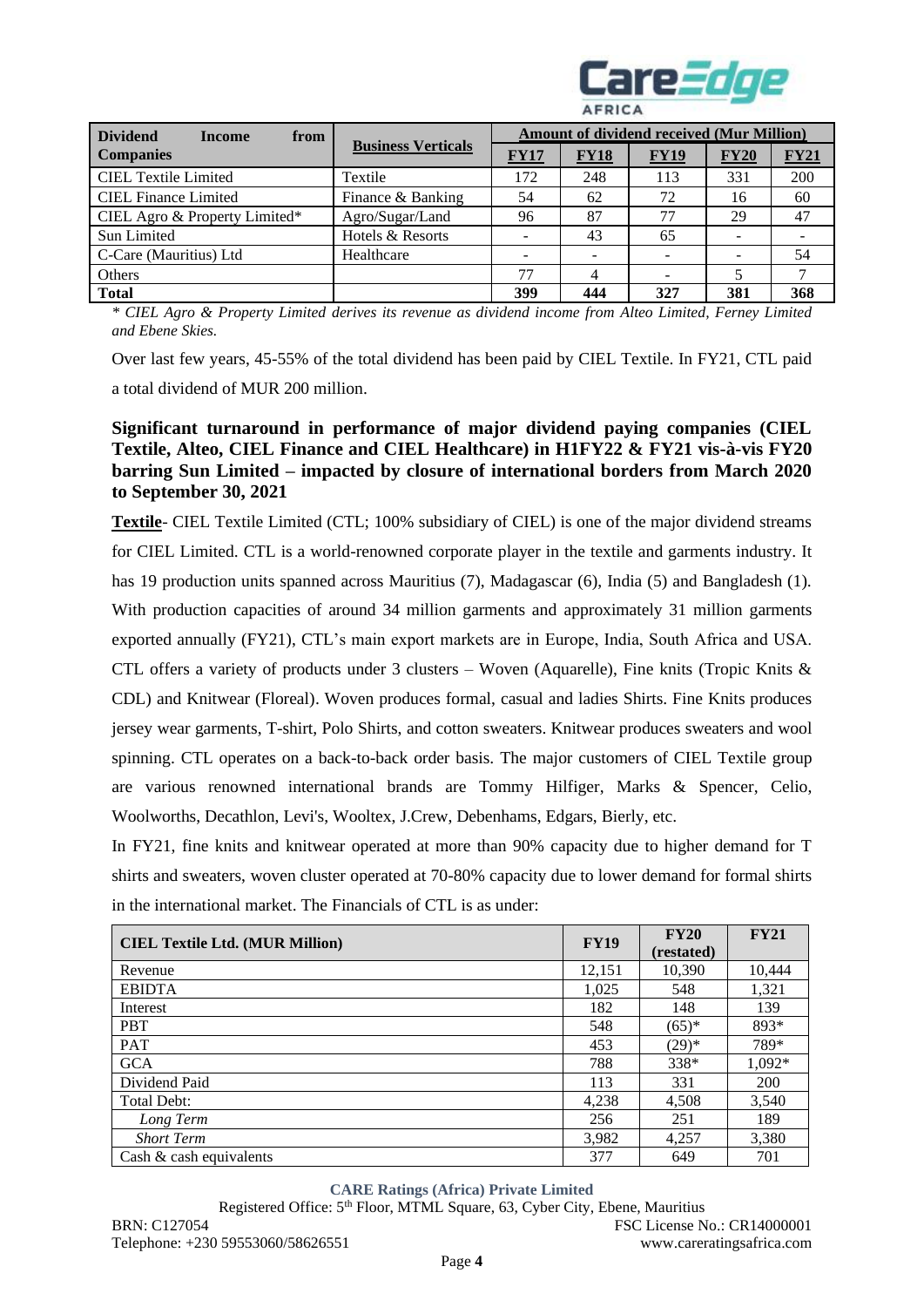

| <b>CIEL Textile Ltd. (MUR Million)</b> | <b>FY19</b> | FY20<br>(restated) | <b>FY21</b> |
|----------------------------------------|-------------|--------------------|-------------|
| Tangible Net worth                     | 4.279       | 2,880              | 3.312       |
| EBIDTA margin                          | 8.44%       | 4.88%              | 11.35%      |
| PAT margin                             | 3.73%       | N.M.               | 7.56%       |
| Gearing                                | 0.99        | 1.57               | 1.08        |
| <b>Total Debt/EBIDTA</b>               | 4.13        | 8.72               | 3.01        |
| Interest coverage (EBIDTA/Interest)    | 5.63        | 2.55               | 8.53        |

\*\**Normalized for FY21/20 vis-à-vis Reported.* 

In FY21, CTL posted a similar revenue and significant increase in profitability due to a higher demand for casualwear led by online retail clients, good order book at good margins in Knits & Knitwear segments (however, lower demand for formal shirts) and depreciation of Mauritian rupee.

In H1FY22, CTL posted significant increase in PAT due to the higher sales volume majorly because of the higher demand for casualwear led by online retail clients, good order book at good margins in Knits & Knitwear segments and turnaround in Woven segment (however, lower demand for formal shirts). Increased EBIDTA due to the improved sales margins as well as favourable exchange rate movement has helped holding inflationary pressures arising from prices of raw material, energy and logistics costs. In H1FY22, CTL posted an increase in EBITDA of 26% from MUR 523 million in H1FY21 to MUR 660 million. CTL's order book has increased in Q2FY22 compared to Q1FY22, with higher margin, specifically from the USA.

As the world is slowly resuming to office, woven segment is experiencing a notable revenue growth and a significant turnaround due to the increase in demand for shirts, mainly from US and UK market. CTL expects a stable FY22, due to good order book position for next few months of operation for all its units (as on December 2021) at higher margin, improvement in front-end strategies implemented across all segments and increased focus on manufacturing efficiencies in the region and appreciation of USD vis-a-vis Mur, and stable USD & Rand (South African currency).

**Finance** – CIEL Finance Limited ("CFL" rated CARE MAU A+; Stable), is the investment holding company for the finance sector of CIEL group. Incorporated in February 2013, it is engaged in banking, fiduciary services, private equity investment and asset management services. CIEL holds 75.1% stake in CFL and Amethis Africa Finance Limited holds the balance 24.9% stake. Amethis Africa Finance Limited is one of the leading investment fund managers dedicated to the African continent led by a team of experienced investors and bankers.

In 1992, CIEL group ventured into the financial sector by setting up Investment Professionals Limited (IPRO), which is engaged in providing regional investment services and it focuses on listed entities in Sub-Saharan Africa, India and Mauritius. Mauritius International Trust Company Limited (MITCO) is another subsidiary of CFL which is one of the major players in the offshore sector of Mauritius.

In 2008, CIEL made an entry into the banking sector through acquisition of First City Bank Limited (now renamed as Bank One) in a joint venture with I&M Bank of Kenya. Bank One (rated CARE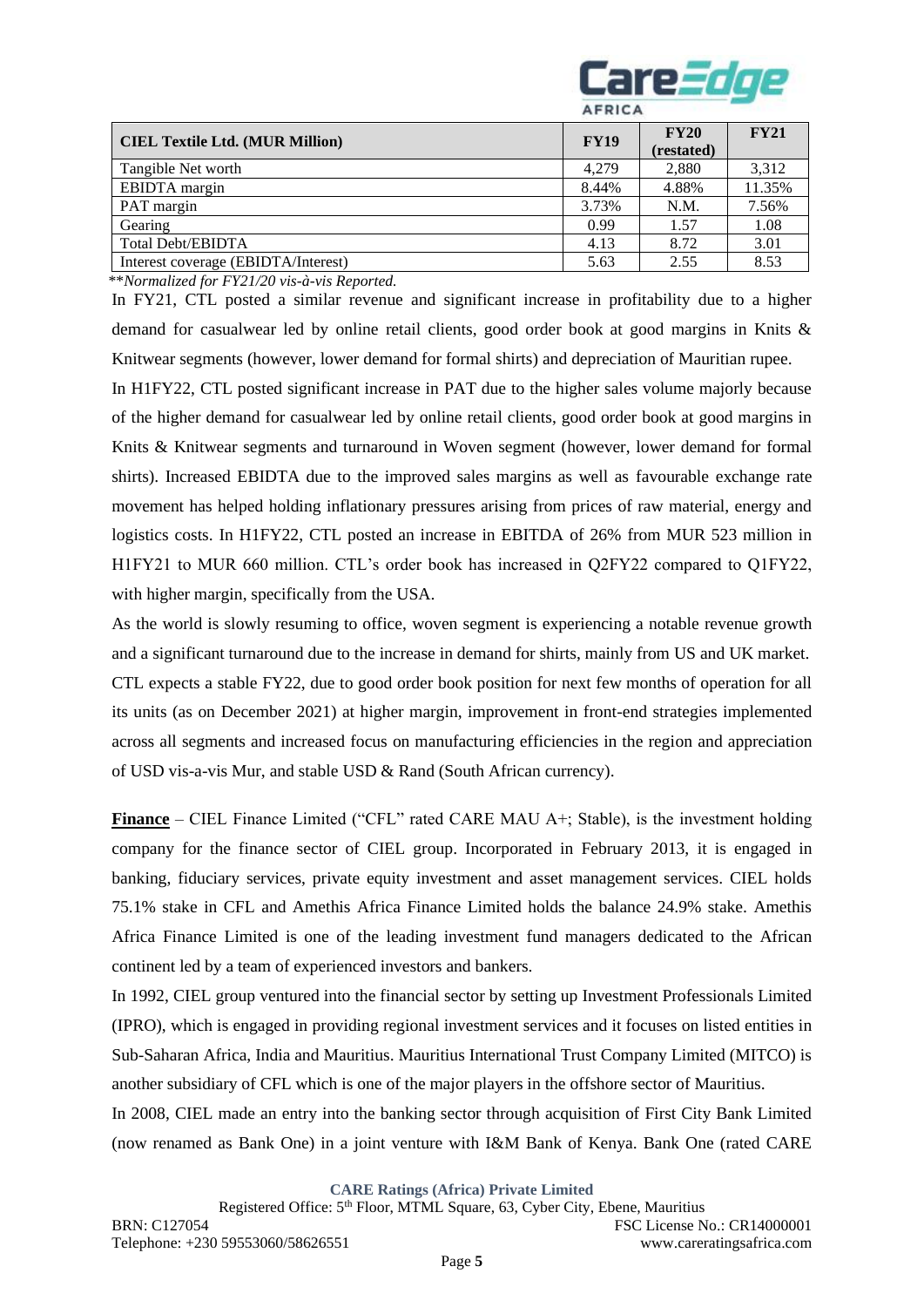

MAU A+ (IS) Stable) is among the fastest growing banks in Mauritius. In 2014, CFL acquired controlling stake in BNI Madagascar, oldest and the second largest commercial bank of Madagascar.

CFL also owns 8.3% of KIBO Fund II. The principal activity of these funds is to make private equity and equity-related investments in companies located in Sub-Saharan Africa and in the islands of the Indian Ocean.

CIEL Finance had 40% stake in KIBO I with the fund size of EURO 29 million and investment in 6 companies. Till date, KIBO has exited most of its investments and has received around Euro 26 million, which had been utilized for repayment of capital received from its shareholders including CFL and this has been used by CFL to repay part of the capital received from CIEL and Amethis. KIBO has written off completely the investment in 2 companies but expects to receive part amount by end of FY2021. The Fund has been put in liquidation under Section 290 of the Companies Act.

KIBO II has a fund size of USD 62.6 Million with investment in 9 companies. CFL holds 8.3% stake in KIBO II. Other investors are IFC from the World Bank Group (18.4%), African Development Bank (20%), DEG (a member of KfW Bankengruppe – KfW banking group of Germany) 20%, etc. KIBO II is projected to mature in FY24 and FY25, and the proceeds will be utilized for refund of the capital received from its shareholders, including CFL. KIBO Fund II is already profitable and CFL has track record of exiting from the majority of KIBO Fund I funds at profit.

In FY21, CFL's standalone posted a profit after tax of Mur 121 million and Total income of Mur 253 million. Dividend from various group companies is the major source of income of CFL. Revenue increased by 16% in FY21 with the increase of dividend income from BNI Madagascar and MITCO. EBIDTA level & margin has improved by 12% in FY21. With the increase in revenue, PAT & GCA also witnessed an increase of around 18% compared to FY20. CFL has paid a dividend of Mur 79 million in FY21.

In H1FY22, CFL posted an increase in EBITDA of 35% from MUR 601 million in H1FY21 to MUR 812 million. Despite of Impairment provisions made by BNI Madagascar amounted to MUR 265 million, the bank posted a relatively higher banking income in H1FY22. Reversal of provision for Bank One led to an improved operational performance of the bank in H1FY22. This has collectively led to an increase in PAT of CFL by 64% from MUR 225 million in H1FY21 to MUR 369 million in H1FY22.

| <b>CIEL Finance Ltd (MUR Million)</b> | <b>FY19</b> | FY20  | <b>FY21</b> |
|---------------------------------------|-------------|-------|-------------|
| <b>Total Income</b>                   | 2,853       | 3,462 | 3,782       |
| <b>EBITDA</b>                         | 890         | 984   | 1,367       |
| Depreciation                          | 159         | 204   | 246         |
| Interest                              | 16          | 22    | 25          |
| <b>PAT</b>                            | 630         | 501   | 608         |
| Gross Cash Accruals (GCA)             | 789         | 704   | 855         |
| Tangible net worth                    | 3,343       | 3,613 | 3,796       |
| Total debt                            | 180         | 515   | 515         |
| <b>Key Ratios</b>                     |             |       |             |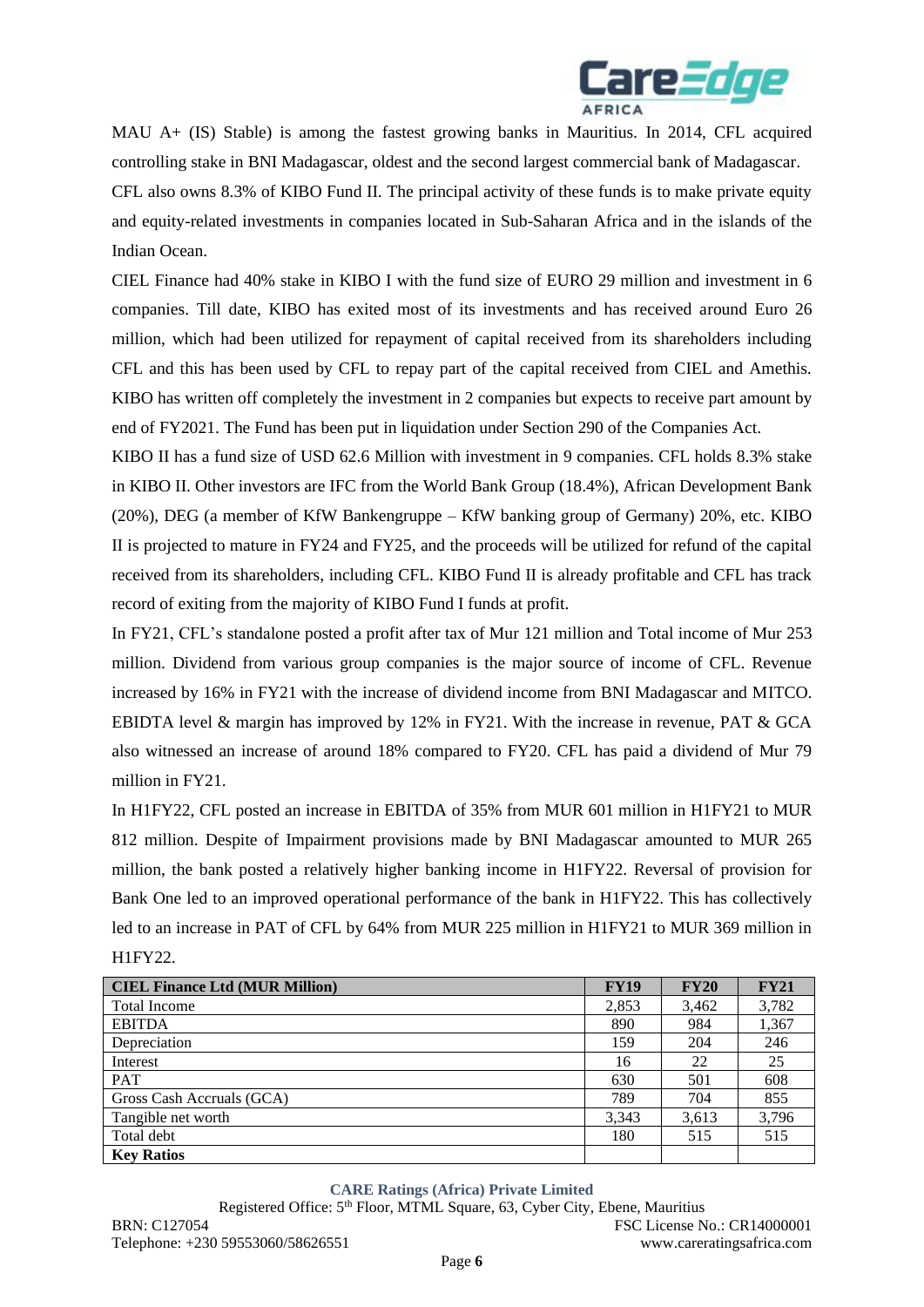

| <b>CIEL Finance Ltd (MUR Million)</b> | <b>FY19</b> | <b>FY20</b> | <b>FY21</b> |
|---------------------------------------|-------------|-------------|-------------|
| EBITDA/Total income (%)               | 32.9        | 37.2        | 33.5        |
| PAT/Total income (%)                  | 22.1        | 14.5        | 16.1        |
| Overall gearing ratio                 | 0.06        | 0.15        | 0.84        |
| Interest coverage (EBIDTA/Interest)   | 55.88       | 43.17       | 38.06       |
| Total Debt/ EBITDA                    | 0.24        | 0.42        | 0.41        |

**Agro** - CIEL owns 20.96% stake of Alteo Limited (Alteo; CARE MAU A; Positive). Alteo, through its different subsidiaries, operates sugar factories in Mauritius, Kenya and Tanzania and a coal & bagasse-based power plant (41 MW) in Mauritius. It is also engaged in an ongoing high-end residential development project through Anahita Estates Limited in Mauritius.

In 2020-2021, Alteo produced 105,000 tonnes of raw sugar of which 40,000 tonnes come in the form of plantation white sugar for refining, while direct consumption sugars or special sugars account for 65,000 tonnes (Sugar production in Mauritius – 270,875 MT for year ended Dec 2020). Alteo owns 3 sugar factories in Mauritius (1.45 million tonnes annual crushing capacity), TPC Limited in Tanzania (1.4 million tonnes annual crushing capacity) and Transmara Sugar Company Limited in Kenya (1.2 million tonnes annual crushing capacity). In FY20-21, the sugar mills in Mauritius and Tanzania operated at 80-85%.

In Mauritius, Alteo has a land bank of 15,300 hectares spread across the island of Mauritius worth around MUR 15 billion. 4,300 hectares of the land bank is in form of forest reserve while the remaining 11,000 hectares are used for cultivation of sugar and yields around 130,000-150,000 tonnes of raw sugar and 60,000 tonnes of special sugar. The company procures 80% of the sugar cane required from its own land and balance 20% from farmers.

In Mauritius, sugar purchase is governed by the Mauritius Sugar Syndicate ("MSS"). The Syndicate buys entire sugar produced by the various mills of Mauritius and resells it internationally (primarily in Europe). The prices of sugar per ton and byproducts are determined by the MSS.

The sugar price after witnessing a low of MUR 11,384 per ton in FY19 has witnessed improvement in FY20. For FY21-22 crop, the indicative price has been fixed by MSS at MUR 14,750 per ton. However, based on the current trend, the final price is expected to be higher. The financials of Alteo is as under:

| <b>Alteo (MUR Million)</b> | <b>FY19</b> | <b>FY20</b> | <b>FY21</b> |
|----------------------------|-------------|-------------|-------------|
| Turnover                   | 8,997       | 8,287       | 9,549       |
| <b>EBIDTA</b>              | 2,104       | 2,046       | 3,764       |
| Interest                   | 525         | 512         | 477         |
| <b>PBT</b>                 | $920**$     | $834**$     | 2,693       |
| <b>PAT</b>                 | 544**       | $254**$     | 1,864       |
| <b>GCA</b>                 | 1,274       | 982         | 2,675       |
| Dividend Paid              | 213         | 172         | 229         |
| Total Debt:                | 6,901       | 7,527       | 7,284       |
| Cash $\&$ cash equivalents | 536         | 1,017       | 532         |
| Tangible Net worth         | 15,518      | 15,336      | 22,069      |
| Gearing                    | 0.44        | 0.49        | 0.33        |
| <b>Total Debt/EBIDTA</b>   | 3.28        | 3.68        | 1.94        |

## **CARE Ratings (Africa) Private Limited**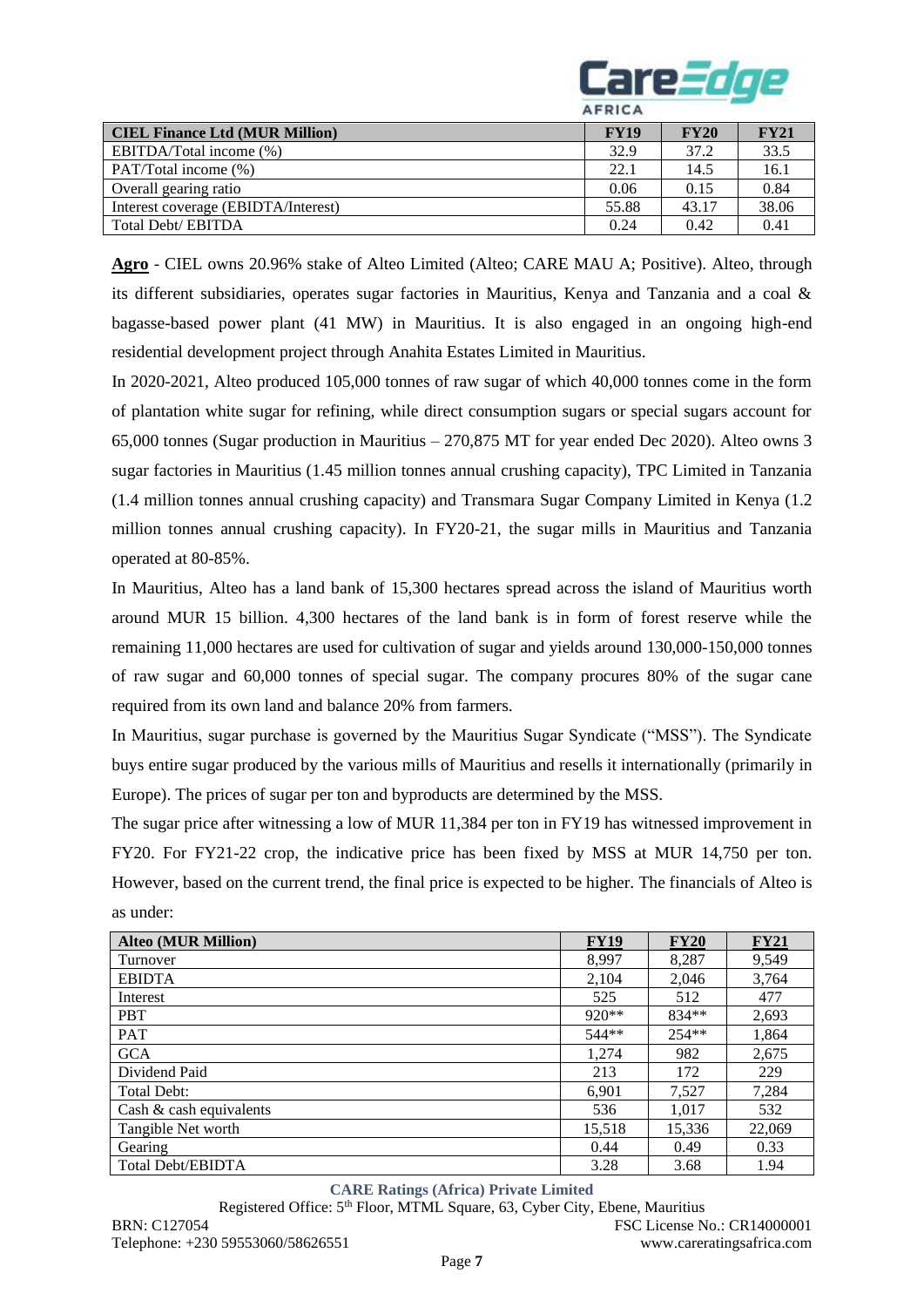

|                                     | $-11.15.1$ |             |                          |
|-------------------------------------|------------|-------------|--------------------------|
| <b>Alteo (MUR Million)</b>          | $\bf TU19$ | <b>FY20</b> | $\mathbf{F}\mathbf{Y21}$ |
| Total Debt/GCA                      | 5.42       | 7.66        | יה ה<br>4.14             |
| Interest coverage (EBIDTA/Interest) | 4.01       | 4.00        | 7.89                     |

\*\* *Normalized for FY21/20/19 vis-à-vis Reported.* 

Alteo's Mauritian activities largely benefitted from the strengthening of sugar prices – resulting from an increased global sugar deficit coupled to tighter management costs, the depreciation of the Mauritian Rupee versus the Euro and the US Dollar – as well as from an increase in the production and sale of special sugars.

In Tanzania, Alteo's operations improved on last year's already good performance with even higher profits that can be explained by a higher production of sugar, better prices on the domestic market as well as a favourable consumable biological asset fair value movement compared to FY20.

Kenyan operations are benefitted by the better domestic prices, improved factory reliability and stabilized sugar cane availability, leading to higher production and sales volumes.

Alteo's performance has improved significantly in H1FY22 due to significant improvement in the performance of the sugar sector in Mauritius (due to higher sugar prices, lower operational cost and higher special sugar orders), Tanzania and Kenya. PAT for the period has increased from 1,106 million in H1FY21 to MUR 1,346 million in H1FY22.

Kenyan and Tanzanian are expected to post a good year with the increase in production and sales volume of sugarcane in line with the demand of the same. A higher sugar cane availability and better market conditions benefited the Kenyan sugar operations in FY21.

Sugar cluster in Mauritius will continue to rely on favourable exchange rates between the MUR and EURO, as well as favourable conditions on the world and EU markets to drive sugar prices upwards and deficit of sugar in European market. Two main factors continue to impact the sugar price:

1. Crude oil prices, which heavily influence how much ethanol Brazil produces and thus the volume of sugar produced;

2. Low output (beet root production) from European producers, thus increasing the European demand for imports and driving prices up.

Thus, sugar prices on the world and European markets have seen an increase and the prices are expected to remain favorable over next few years. Higher sugar prices coupled with steady revenue from land sales Alteo's profitability is expected to improve going forward. Profitability of Tanzanian operations is expected to improve with better performance. In FY22, Anahita estates (Alteo's real estate wing) is expected to be profitable post completion of its projects. In FY23-24, Alteo will receive Mur 435 million from Anahita estates in the form of capital reduction (share buyback by Anahita - since entire land of Anahita was transferred against shares). Alteo Energy is a consistent profitable company and with steady operational performance and confirmed PPA. Alteo is also in the process of selling its non-core land in order to generate cash.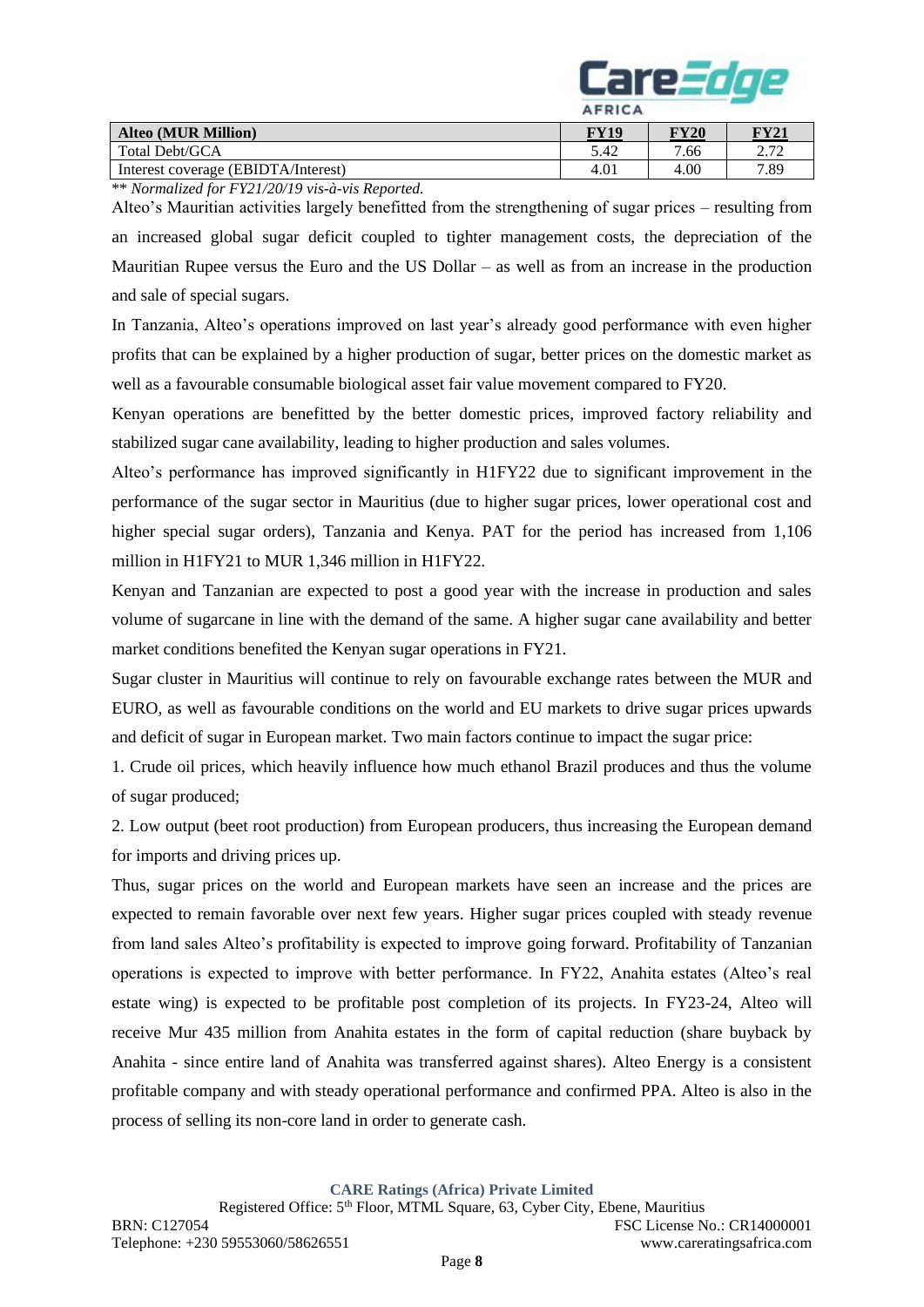

**Property** - Ferney Limited, owns 3,063 hectares of land of which 1,288 hectares are under cane cultivation and the rest forest land. The land is being developed as Smart City project. Ferney has plans to sell around 100 hectares of land and generate approx. MUR 110 million over next 2 years. Ferney Limited jointly with GoM is the main sponsor of La Vallee de Ferney - a 200 hectares nature reserve sheltering a unique biodiversity of over 15,000 plant and approximately 200 endemic birds. Ebene Skies Limited owns Ebene Skies building – which represents office space of 7,800 Square meters. It is rented to various companies of CIEL. It collects annual rental of MUR 50 million. **Hotel -** In February 1983, CIEL group created a company called Sun Limited (formerly known as Sun

Resorts Limited). CIEL Limited owns 50.10% of SUN Limited, which is one of the leading hotels, leisure and real estate group in the Indian Ocean, owning and/or managing six resorts in Mauritius under different subsidiaries - Four Seasons Resort (5\* Luxury), Shangri-La's Le Touessrok (5\* Luxury), Long Beach (5\*), Sugar Beach (5\*), La Pirogue (4\*) and City and Beach Hotels (Mauritius) Limited owning La Pirogue (rated CARE MAU BBB+; Negative), Ambre (4\*).



In 2014, a new business model was rolled out and Sun Limited & its subsidiaries adopted the strategy for renovation of its existing hotels (commenced in FY15 and completed by FY18), partnering with international hotel operators, providing professional hospitality services (IT, laundry, linen, retail stores selling souvenirs), setting up in-house Tour operators and centralizing various support functions for all hotels (finance, IT, Human resource, supply chain management of food  $\&$ beverage to all hotels and souvenirs in various retail shops, etc.) for cost cutting. The group has implemented all these strategies and is set to benefit in future years. SUN has marketing offices in London, Paris and Frankfurt and representations in Milan, Madrid, India, China, and Japan.

| <b>Sun Limited (MUR Million)</b> | <b>FY19</b> | <b>FY20</b> | <b>FY21</b> |
|----------------------------------|-------------|-------------|-------------|
| Turnover                         | 6,730       | 5,058       | 528         |
| <b>EBIDTA</b>                    | 1,260       | 923         | (554)       |
| Interest                         | 455         | 915         | 530         |
| <b>PBT</b>                       | $237*$      | $(1,013)$ * | $(1,998)*$  |
| <b>PAT</b>                       | $40*$       | $(1,040)$ * | $(2,018)*$  |
| <b>GCA</b>                       | 746         | (80)        | (1, 457)    |
| Dividend Paid                    | 130         |             |             |
| Total Debt:                      | 8,862       | 9,410       | 8,796       |
| Tangible Net worth               | 6,910       | 3,204       | 2,659       |
| Gearing                          | 1.22        | 2.94        | 3.31        |
| <b>Total Debt/EBIDTA</b>         | 6.71        | 9.14        |             |

*\* Normalized for FY21/FY20 vis-à-vis Reported.* 

#### **CARE Ratings (Africa) Private Limited**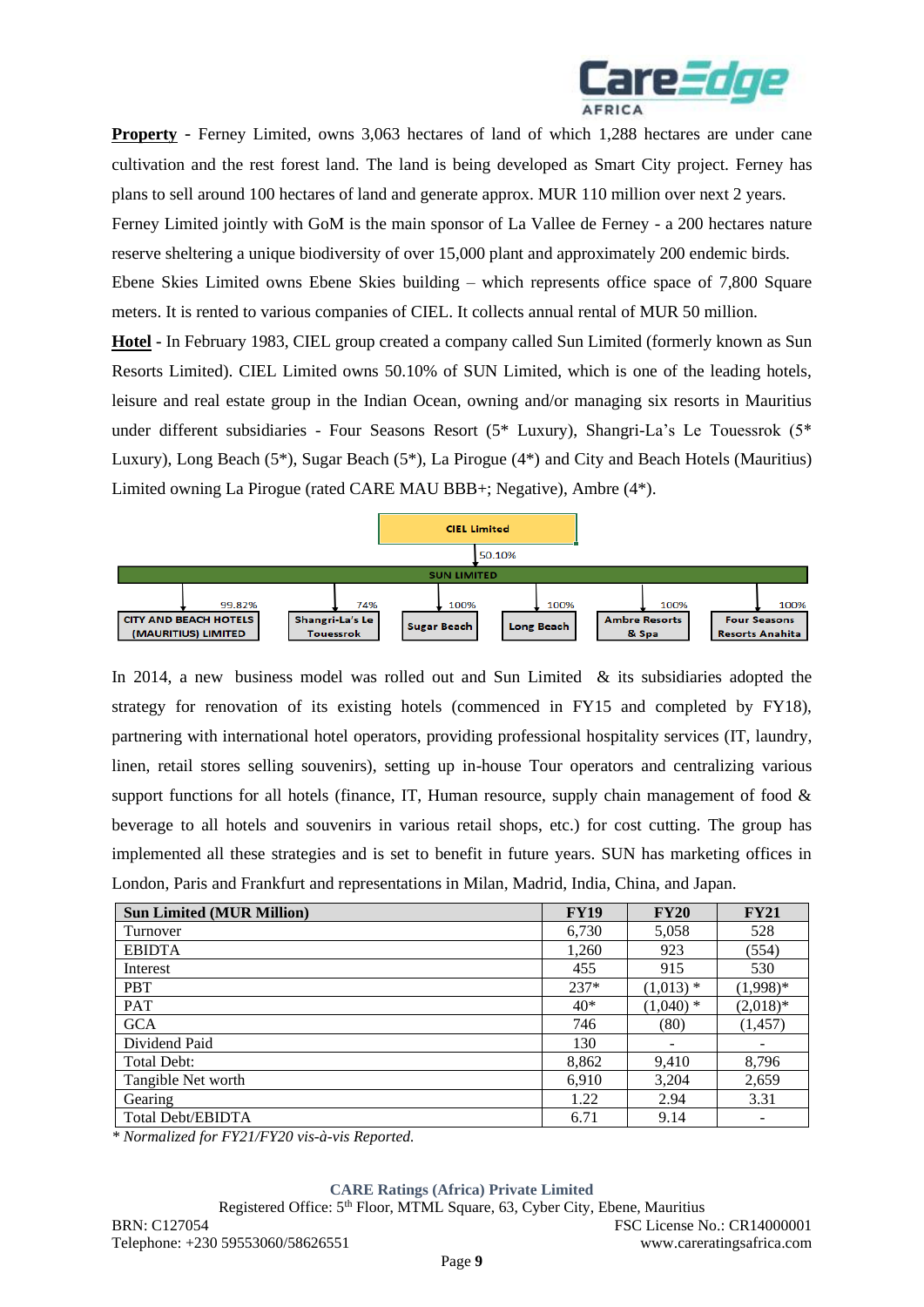

Sun was majorly impacted by the Covid-19 pandemic due to border closures resulting in no tourist arrivals during FY21. Sun secured marginal income of MUR 528 million during the financial year through quarantine and local market activities. Consequently, Sun posted a loss in FY21.

Sun Limited implemented several measures, to minimize the cash flow leakage, such as the close monitoring of the debtors' collection and renegotiation with main suppliers to extend credit terms. It also reduced its operational costs by 62.5% in FY21. It also took the following measures in FY21: -

- Disposal of its Kanuhura resort in the Maldives in May 2021 for USD 41.5 million (MUR 1,600 million) and utilization of the funds to repay Bonds maturing in November 2020.
- MIC's agreement to subscribe to MUR 3,100 million of redeemable convertible secured bonds through two wholly owned subsidiaries. Disbursement of Mur 2,100 million has been obtained. The remaining Mur 1,000 million will be received by March 2022. This has helped Sun Limited to fund its losses, meet working capital requirement and repay debt.
- Government support measures such as the Wage Assistance Scheme

In November 2020, SUN Limited had a bond repayment of Euro 54 million (MUR 2,500 million). The company repaid Euro 30 million (MUR 1,400 million) to the Bond holders by utilizing its existing cash balance of MUR 400 million and bridge loans from banks. The other bond holders (Euro 24 million – 1,100) refinanced the Bonds till FY27. The bridge loan from banks were repaid on receipt of funds from MIC and sale of resort in Maldives. The bankers have refinanced the repayment of the terms loans.

For H1FY22, revenue generated from incoming travellers and quarantine business amounted to MUR 1,855 million (MUR 283 million in H1FY21). In H1FY22, Sun Limited has achieved around 50% of the revenue recorded in H1FY20. Occupancy for the 6 months ended December 2021 was at 48%. EBITDA was MUR 367 million (loss of MUR 354 million in H1FY21). Net debt as at December 31, 2021 was MUR 6,309 million (MUR 7,203 million as at December 31, 2020).

As at November 30, 2021 the group repaid MUR 1,200 million of its listed bonds out of proceeds from sale of Kanuhara Resort and proceeds from MIC money.

**Healthcare** - CIEL Healthcare (53.03% subsidiary of CIEL), operates and manages assets in the healthcare sector in Mauritius and across Sub-Saharan Africa. Its main investment and major revenue generating asset is C-Care (Mauritius) Limited (CARE MAU A+; Stable/CARE MAU A1+), which owns Clinique Darné and Wellkin hospital in Mauritius. In 2019, CIEL and CIEL Healthcare, acquired 28.89% stake of Fortis Healthcare International Limited in C- Care. As on July 2019, CIEL's direct shareholding in C-Care is 20.08% and CIEL Healthcare's holding is 67.41%.

In January 2017, C-Care acquired the assets of Apollo Bramwell Hospital (renamed as Wellkin Hospital), a 112 bed multi-specialty Hospital with operational losses. During the last 2 years, C- Care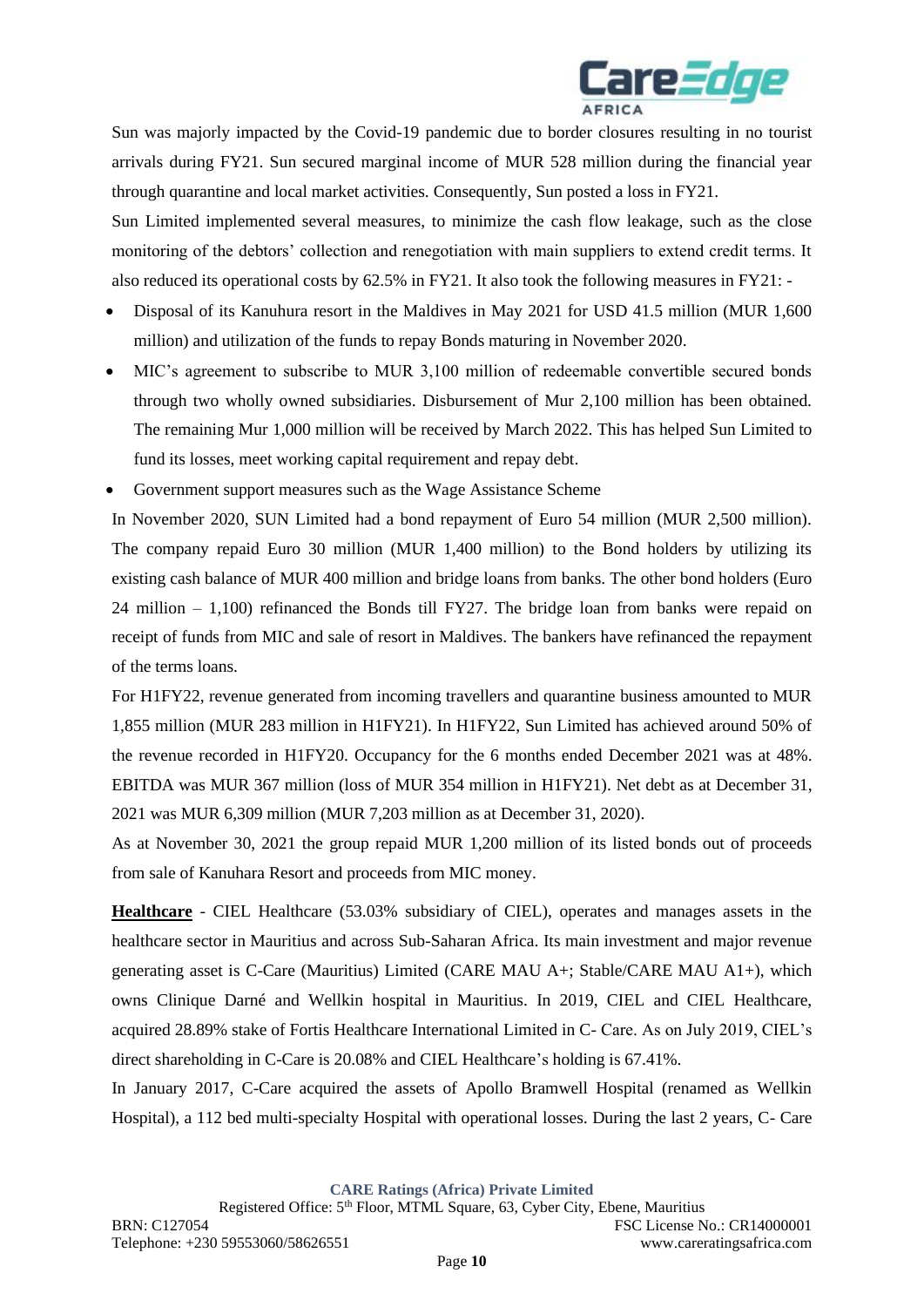

has been successful in converting Wellkin Hospital from a loss-making hospital to profit making, by way of cost reduction and increase in occupancy of the hospital. The financials of C-Care:

| <b>C-Care (MUR Million)</b> | <b>FY19</b> | <b>FY20</b> | <b>FY21</b> |
|-----------------------------|-------------|-------------|-------------|
| Turnover                    | 1,909       | 1,992       | 2,519       |
| <b>EBIDTA</b>               | 189         | 330         | 500         |
| <b>PAT</b>                  | 98          | 42          | 277         |
| <b>GCA</b>                  | 238         | 154         | 404         |
| Dividend Paid               |             |             | 268         |
| <b>Total Debt</b>           | 455         | 415         | 355         |
| Cash $\&$ cash equivalents  | 127         | 157         | 241         |
| Tangible Net worth          | 506         | 505         | 541         |
| Gearing                     | 0.90        | 0.82        | 0.65        |
| Interest coverage (times)   | 9.73        | 10.26       | 40.85       |
| Total debt/ EBITDA          | 2.16        | 2.00        | 0.82        |

In FY21, C-Care's revenue has improved by 26% to MUR 2,519 million over MUR 1,992 million in

FY20, despite of a slight dip in occupancy in both the hospitals due to following factors –

- Increased revenue from PCR tests.
- Closure of borders In FY21 & Q1FY22, more complex cases were treated locally which usually, pre COVID, were treated abroad. This has led to the increase in outpatients' revenue by 19% and inpatients revenue by 29% as compared to the revenue in FY20.
- Increased activities specially from additional rooms at Welkin and laboratory services relating to the current COVID pandemic.

Higher revenue and lower operational cost have led to significant increase EBITDA to MUR 500 million in FY21 from MUR 330 million in FY20. PBT also increased to MUR 277 million in FY21. GCA was comfortable at MUR 404 million vis-à-vis debt repayment of MUR 60 million in FY21.

Overall gearing ratio has improved from 0.82x on June 30, 2020, to 0.65x on June 30, 2021, on account of loan repayment effected in FY21 no utilization of working capital borrowings. Current ratio was 0.80x as on June 30, 2021 (0.96x as on June 30, 2020). In FY21 the company paid/declared a dividend of MUR 268 million.

In H1FY22, C-Care's revenue has improved by 15% to MUR 1,379 million over MUR 1,198 million in H1FY21. C-Care's has achieved a PAT of Mur 221 million in H1FY22 (Mur 180 million in H1FY21), driven mainly by increase in ICU rooms for COVID and high volume of activities due to the pandemic.

## **Financial performance in FY21**

**Consolidated Performance:** CIEL Limited (Consolidated) FY21 results were impacted by non-cash impairment and related tax charges of MUR 576 million (MUR 1,486 for FY20) million at the level of subsidiaries and associates undertaking (in line with Provisioning of financial assets under IFRS 9 implemented in FY20  $&$  FY21). This resulted from management's annual impairment tests of specific assets and investments at cluster level which led to a Group PAT of MUR 446 million (loss of MUR 2,178 million in FY20). However, CIEL Limited's (Consolidated) free cash flow, in various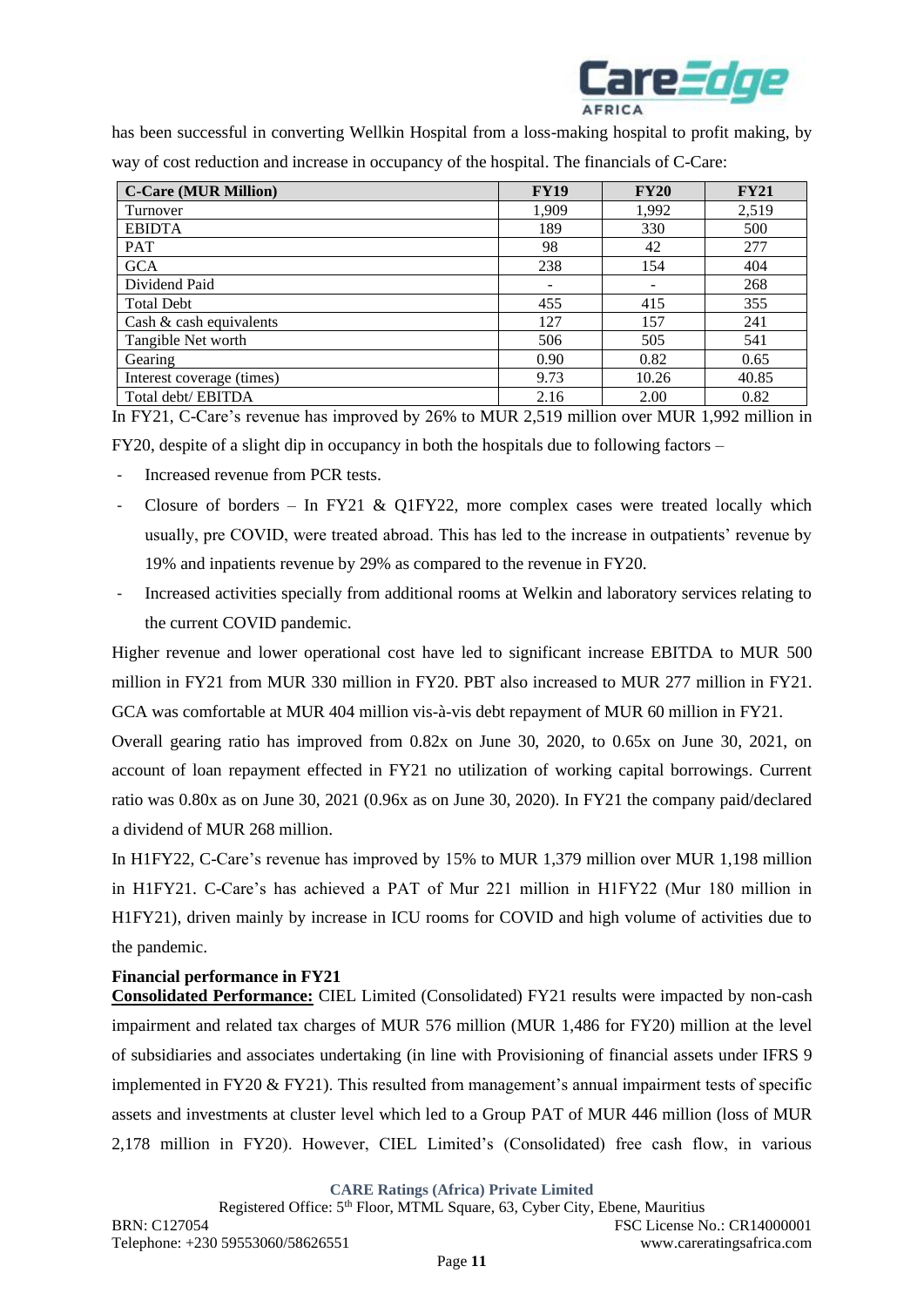

subsidiaries and associates, was not impacted by the impairment. Accordingly, CRAF has re-adjusted the non-cash impairment and related tax charges of MUR 576 million (Mur 1,486 million in FY20) on impairment of goodwill and non- financial assets and has done the analysis on the Normalized PAT of CIEL Limited (Consolidated). Analysis for Sun, Alteo & CIEL Healthcare was also done based on normalized PAT & GCA. CIEL Limited's (Consolidated) normalized PAT stood at MUR 1,022 million after excluding the non-cash impairment and related tax charges. Below is a reconciliation from Reported loss to normalized PAT:

| <b>Particulars (Mur Million)</b>                       | <b>FY19</b> (Reported) | FY20 (Reported) | <b>FY21</b> (Reported) |
|--------------------------------------------------------|------------------------|-----------------|------------------------|
| <b>EBIDTA</b>                                          | 3,374                  | 3,053           | 2,697                  |
| Less: Impairment of Goodwill                           | 2,129                  | 1,486           | 576                    |
| Less: Depreciation                                     | 1,216                  | 1,341           | 1,301                  |
| Less: Interest Cost                                    | 813                    | 937             | 845                    |
| Less: Ineffective portion of cash flow hedge*          |                        | 369             | 230                    |
| Less: Lease Liabilities                                | 0                      | 182             | 220                    |
| Add: Fair value gain on investment property            | 70                     | 160             | 960                    |
| Add: Share of result of associates and Interest income | (39)                   | (4)             | 288                    |
| Less: Loss from discontinued operations                | 0                      | 883             | 247                    |
| Less: Tax                                              | 436                    | 190             | 80                     |
| <b>Reported Profit after Tax</b>                       | (1,189)                | (2,179)         | 446                    |
| Add: Impairment for Goodwill                           | 2,129                  | 1,486           | 576                    |
| <b>Normalized Profit After Tax</b>                     | 940                    | (693)           | 1,022                  |
| <b>GCA</b>                                             | 2,105                  | 1,018           | 2,552                  |

CIEL Limited (Standalone) derives its revenue as dividends from the various group companies engaged in 5 diversified sectors - Textile, Agro & Property, Finance, Hotel & Resorts and Healthcare. The performance of and dividend paid by all these clusters are as under: **Mur Million**

| The performance of and dryinging paid by an inese chasiers are as under. |              |             |                |             |             |                | тин тишил                |             |                   |
|--------------------------------------------------------------------------|--------------|-------------|----------------|-------------|-------------|----------------|--------------------------|-------------|-------------------|
| <b>Particulars</b>                                                       | <b>Stake</b> |             | <b>Revenue</b> | PAT*        |             | Dividend recd# |                          |             | <b>Total Debt</b> |
| <b>Mur Million</b>                                                       | $($ %)       | <b>FY21</b> | <b>FY20</b>    | <b>FY21</b> | <b>FY20</b> | <b>FY21</b>    | FY20                     | <b>FY21</b> | <b>FY20</b>       |
| <b>CIEL Limited (Consolidated)</b>                                       |              | 17,869      | 20,955         | 1,022       | $(32)$ *    |                | 135                      | 17,005      | 18,506            |
| Textile (CIEL Textile)                                                   | 100          | 10,444      | 10.390         | 789*        | $(29)*$     | 200            | 331                      | 3.404       | 3,359             |
| Finance (CIEL Finance Limited)                                           | 75.1         | 3.782       | 3,462          | 608         | 501         | 60             | 16                       | 515         | 532               |
| Healthcare (mainly C-CARE)                                               | 53.0         | 2.995       | 2.376          | $330*$      | $(15)*$     | 54             | $\overline{\phantom{a}}$ | 657         | 807               |
| Agro & Property (Ferney & Ebene Skies)                                   | 100          | 103         | 113            | (29)        | 154         | 47             | 29                       | 263         | 287               |
| Hotels & Resorts (Sun Limited)                                           | 50.1         | 528         | 4,635          | $(2018)*$   | $(717)*$    |                | $\overline{\phantom{0}}$ | 8.796       | 9,411             |
| <b>CIEL Limited (Standalone)</b>                                         |              | 368         | 381            | 130         | 166         |                |                          | 3.197       | 2,943             |
| <b>Not Consolidated</b>                                                  |              |             |                |             |             |                |                          |             |                   |
| Alteo Limited (Associate)                                                | 20.96        | 9.549       | 8,287          | 1.864       | 254         | 48             | 43                       | 7,284       | 7,367             |
|                                                                          |              |             |                |             |             |                |                          |             |                   |

*\*Normalized for FY20/21 vis-à-vis Reported. #Dividend received by CIEL Limited.*

CIEL Limited (Consolidated) derives majority of its PAT from textile, healthcare, property, and finance cluster. Hotel cluster accounts for 50% of the total debt. Around 95% of the debt in textile is short-term working capital backed by inventory and receivables. As on June 30, 2021, CIEL Limited (Consolidated) had a cash balance of Mur 2,555 million (Mur 1,416 million in June 2020).

In H1FY22, CIEL's (Consolidated) revenue increased by 44.6% from MUR 9,147 million in H1FY21 to MUR 13,222 million due to significant improvement in the performance of Textile, Healthcare  $\&$ Finance cluster with reasonable contribution from hotel cluster (due to re-opening of borders from October 2021). EBIDTA also increased significantly from MUR 1,035 million in H1FY21 to MUR

**CARE Ratings (Africa) Private Limited**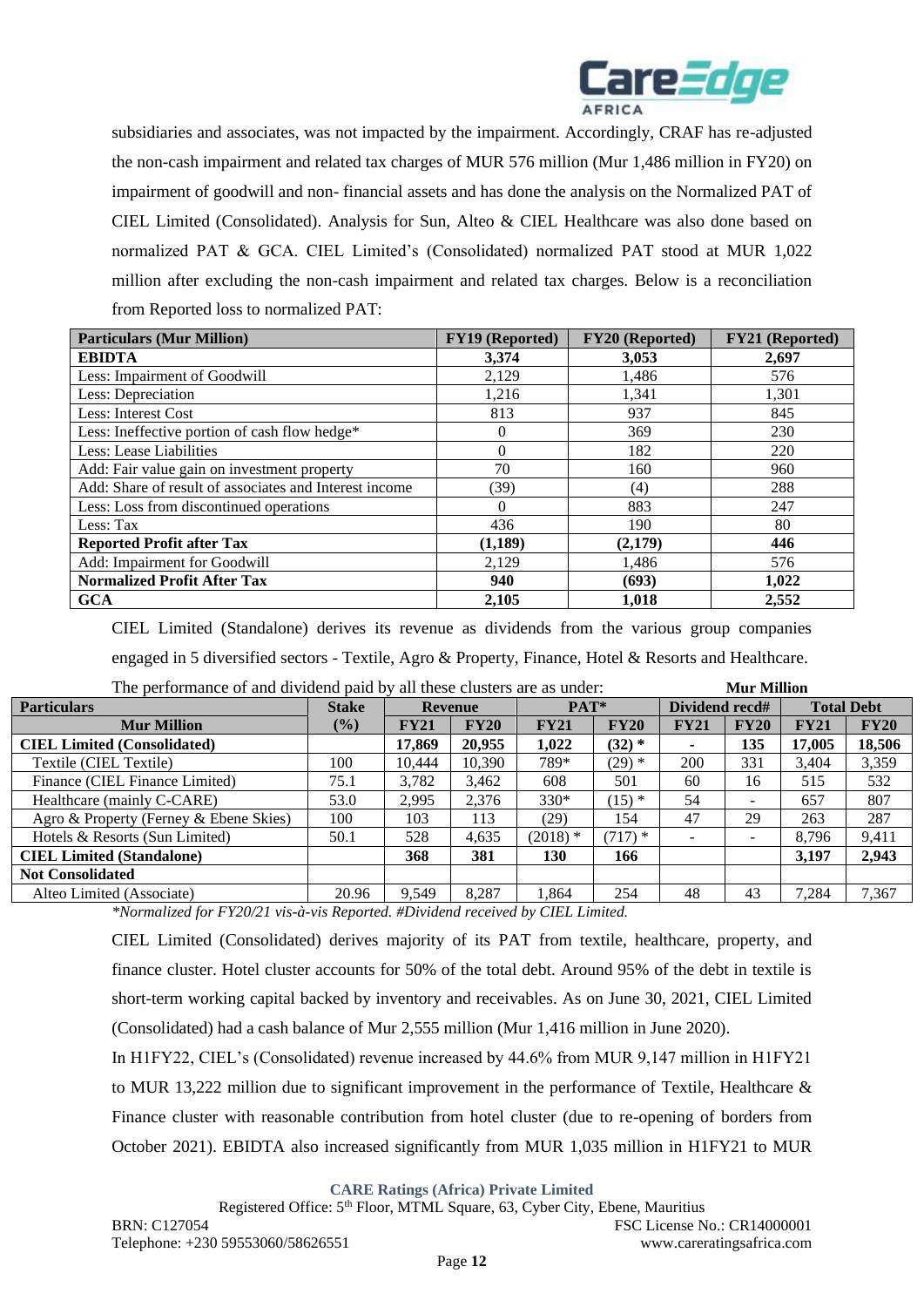

2,266 million in H1FY22. From loss making position of MUR 450 million in H1FY21, CIEL posted a PAT of MUR 919 million in H1FY22. PAT was impacted by non-cash impairment and related tax charges of MUR 286 million (MUR 140 million for H1FY21) at the level of subsidiaries and associates (Provisioning of Investments under IFRS 9 implemented).

Going forward, CARE Ratings (Africa) Private Limited expects reduction of debt at consolidated level by way of monetization of non-core/loss making assets. Deterioration of EBIDTA at consolidated level, lower than projected dividend payment by the subsidiaries and any increase in debt will be a negative rating sensitivity.

## **Industry Risk**

## **Textile Industry**

The textile industry, being an important pillar of the Mauritian economy that directly employs over 35,000 workers and generates around MUR 3.8 billion of exports per annum, makes up around 30% of the manufacturing sector. Mauritius is one of the largest fully fashioned knitwear producers, the 3rd largest exporter of pure new wool products, and Europe's 4th largest supplier of T-shirts. The Mauritian textile industry is now a vertically integrated supplier of designer garments supplying to internationally renowned brands such as Topshop, Topman, River Island, Levi's, Le Chateau, Foschinis, Burton UK, Devred, Guess, Hackett, Massimo Dutti, Naf Naf, Orvis, Peeble Beach, Puma, Calvin Klein, Woolworths, Ecko, Abercrombie & Fitch, Tommy Hilfiger, Victoria's Secret, etc.

Textile sector is heavily dependent on external trade. During FY21, an increase in exports to the following destinations was observed: South Africa: 33.5% (due to an increase in exports of trousers). Exports for the first quarter of 2021 amounted to Rs 9.43 billion as compared to Rs 9.53 billion for the first quarter of 2020. The Export Processing Zone (EPZ) benefited significantly from the trading arrangements and the protectionist policies of the EC & the US.

However, with appreciation of USD, EUR and Rand (South African currency) vis-a-vis Mur in FY20- 21 for major part of the year, will enable textile companies to post better performance in FY22.

## **Hotel Industry**

Mauritius has a relatively diversified economy with the tourism and hospitality industry being one of the main economic pillars. The country welcomed 1.3 million tourists in 2019 with a total tourism earnings of MUR 63, 107 million the same year. At the end of 2019, Mauritius had 112 hotels in operation with a total of 73% room occupancy rate.

## **Impact of Covid-19 pandemic**

• The tourism and hospitality industry has been facing severe hardship since the beginning of the COVID-19 pandemic, with reduced international travel, closure of borders and lockdown periods. Tourist arrivals decreased with only 308,908 arrivals in 2020 compared to 1.3 million in 2019. In order to support the industry, Government of Mauritius introduced several measures to support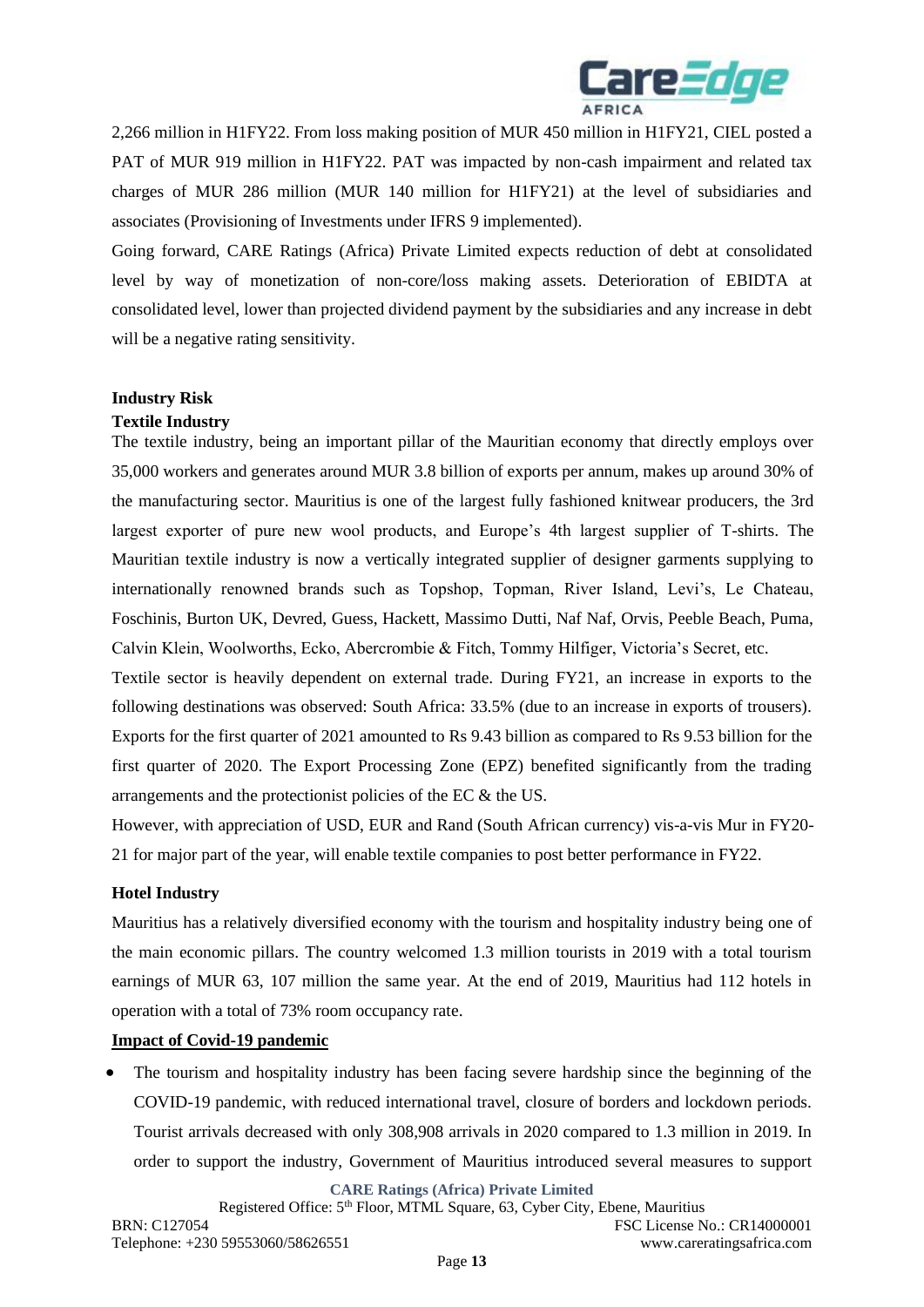

economic operators across all sectors impacted by COVID-19. An amount of MUR 5 billion was earmarked to provide financial support at macroeconomic and cross sector level including tourism sector. A special relief fund of Mur 5 billion has been extended till June 2022 to economic operators at a discounted interest rate of 1.5% with 6 months moratorium on capital and interest repayment. Until December 2021, a special Wage assistance scheme was provided by the government of Mauritius, whereby Government provided a wage subsidy to Employers, to ensure that all employees are duly paid their salary. Following the outbreak of the Covid-19 pandemic, the national borders of Mauritius were closed twice (2020 and 2021) to control the propagation of the virus. According to Statistics Mauritius, 219,808 tourist arrivals were recorded in Mauritius from January 2021 to January 2022. The monthly break-up of which is as below:

| <b>Particulars</b>           | <b>Jan – Sep 2021</b> | October 2021 | November 2021 | December 2021 | <b>January 2022</b> |
|------------------------------|-----------------------|--------------|---------------|---------------|---------------------|
| Arrivals                     | 9.460                 | 54.434       | 65.922        | 49.964        | 40.028              |
| Gross Earnings (MUR million) | 2.611                 | 3,044        | 1.962         | 4.636         | n.a.#               |

*\*As per the Statistics Mauritius report; #Not available*

## **Outlook on the tourism**

- MUR 420 million is being allocated to the Mauritius Tourism Ports Authority (MTPA) for the Promotion and destination marketing in France, Reunion, UK, Germany, Italy, South Africa and China*.* Several cultural tourism events are being organised locally and internationally and Epromotion through e-marketing, online events and virtual road shows.
- Strong demand to travel to Mauritius is prompting Air Mauritius to increase its flights. Air Mauritius is operating a daily flight from Paris to Mauritius since November 2021 and three weekly flights to and from London, which is likely to increase to five weekly flights during Christmas and New Year period.

## **Agro Sector**

## **Positive outlook of Sugar Industry - Mauritius and International market**

Mauritius is famous for its White refined sugar –(WRS) and Specialty Sugar (SS), which is in huge demand in Europe and US market. Mauritius Sugar Syndicate exports 97% of the sugar produced in Mauritius and imports sugar for consumption in local market (annual local market consumption is estimated at some 35,000 mt, split between some 32,000 mt white refined sugar and the balance as direct consumption raw sugar).

## **Sugar price in Mauritius**

Sugar sales for the 2019-20 and 2020-21 crop took place under improved market conditions, after two consecutive years of direly depressed prices. As world supply (falling from 176 M mt in 2018-19 to 172 M mt in 2019-20) fell short of demand in 2019-20, the deficit was estimated by the International Sugar Organization (ISO) in September 2019 at 4.76 M tons for the October 2019 – September 2020 campaign, compared with global surpluses of 8.49 M mt in 2017-18 and 1.81 M mt in 2018-19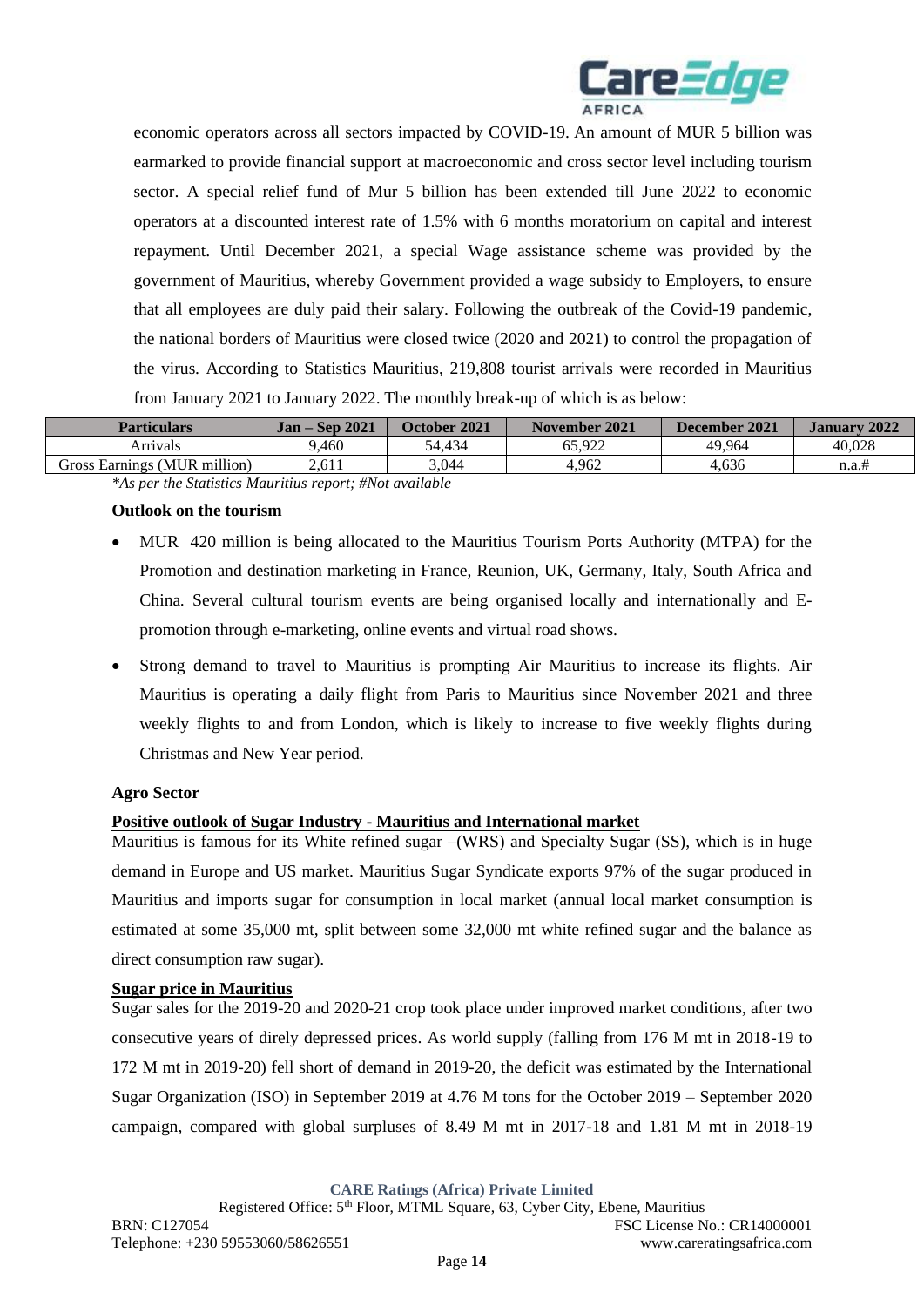

campaign. The estimated deficit increased during the year and was estimated at 9.44 M mt in February 2020. Since then, the prices have started improving in the world market.

Sugar prices for the 2019-20 and 2020-21 crop was higher as compared to the last two years. The final sugar price communicated by the MSS for 2020-21 crop in June 2021 was MUR 14,062 per ton (i.e. an increase of 24% compared to the previous year – MUR 11,383 per ton) which increased to Mur 14,750 per ton for FY21.



## **Sugar Price in E.U. for last 3 years till April 2021**

## **Finance Sector**

As on March 31, 2021, 19 banks were licensed by the Bank of Mauritius, of which 8 were local banks, 8 were subsidiaries of foreign banks, 3 were the branches of foreign bank and 1 bank is currently under conservatorship. The Mauritius banking sector is dominated by 2 large banks Mauritius Commercial Bank (MCB Bank) and State Bank of Mauritius (SBM).

The banking industry has remained characterised by an excess liquidity situation (MUR 70 billion in September 2021), while banking operators have continued to display low non-performing loan ratio (5.0 % in March 2021) in the face of the challenging context.

Like most economies worldwide, the Mauritian economy was impacted by the ramifications of the COVID-19 pandemic since early 2020. Almost all industries witnessed a downturn, with the most impacted being the high-contact intensive sectors such as hospitality, arts, entertainment and recreation and cosmetics. The uncertainty associated with the pandemic has, in turn, affected the banking sector.

## **Prospects**

The prospects of the company depend upon its ability to sustain profitability in textile, finance, agro and healthcare vertical & improve profitability in hotel and property vertical, reduction of debt at group level and consistent dividend pay-out by textile, healthcare, agro & property and finance verticals.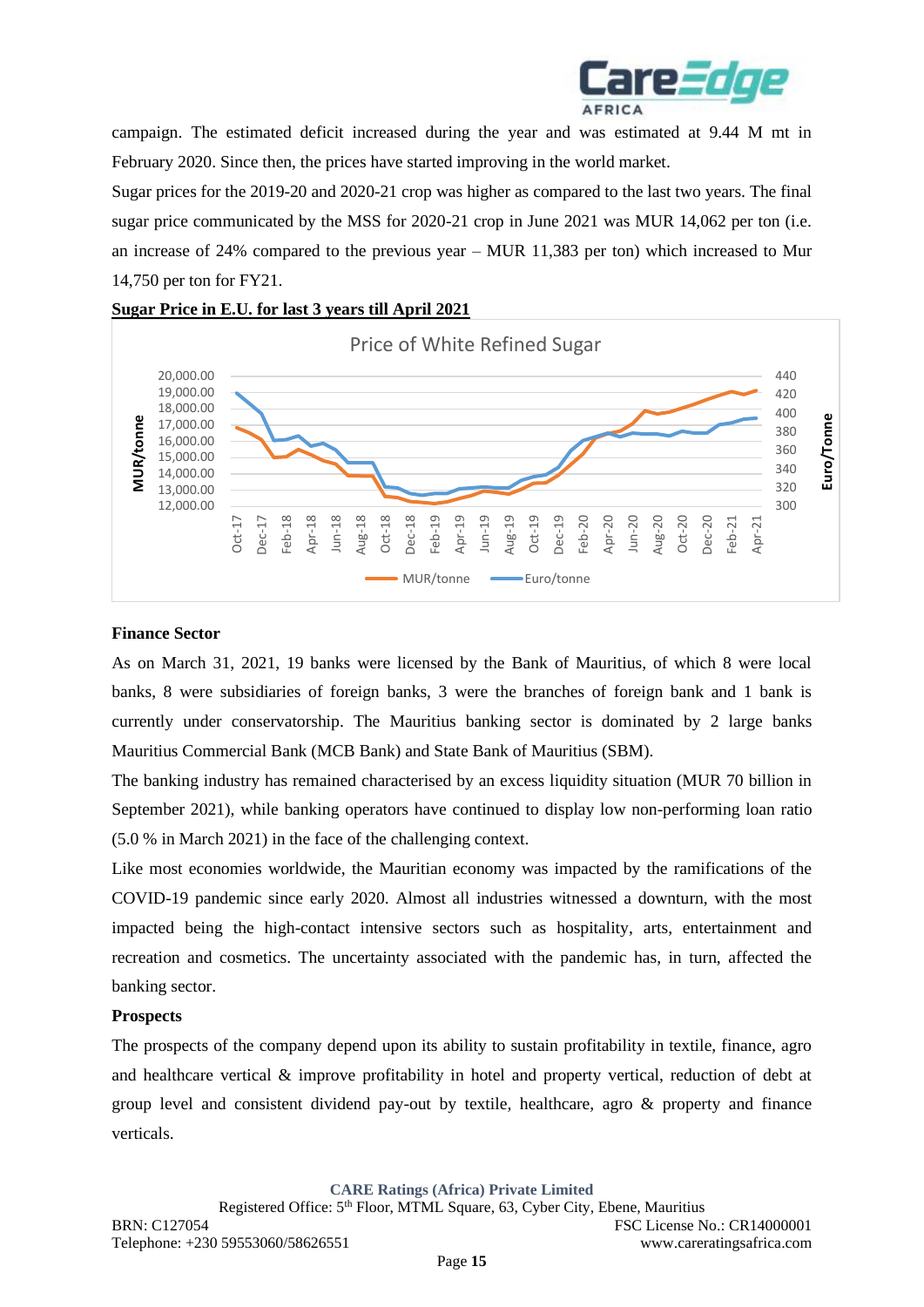

## **FINANCIAL PERFORMANCE**

| <b>Standalone Financial performance of CIEL Limited</b> | <b>MUR Million</b> |
|---------------------------------------------------------|--------------------|
|                                                         |                    |

| maarone 1 maneiar performance of CILL Limnea<br>For the year ended as on June 30, | 2019   | 2020           | 2021   |
|-----------------------------------------------------------------------------------|--------|----------------|--------|
|                                                                                   |        | <b>Audited</b> |        |
| Total operating income                                                            | 343    | 381            | 368    |
| <b>EBIDTA</b>                                                                     | 265    | 306            | 270    |
| Interest                                                                          | 109    | 144            | 140    |
| <b>PBT</b>                                                                        | 157    | 166            | 130    |
| <b>PAT</b>                                                                        | 156    | 165            | 130    |
| Gross Cash Accruals (GCA)                                                         | 156    | 165            | 130    |
| Dividend paid/proposed                                                            | 347    | 135            |        |
| <b>Financial Position</b>                                                         |        |                |        |
| Equity share capital                                                              | 4,989  | 5,161          | 5,166  |
| Tangible net worth                                                                | 11,660 | 10,120         | 15,665 |
| Total debt                                                                        | 2,720  | 2,968          | 3,203  |
| - Long term debt                                                                  | 2265   | 2487           | 2,985  |
| - Short term debt                                                                 | 455    | 481            | 219    |
| <b>Investment in Subsidiaries/Associates</b>                                      | 14,141 | 13,068         | 18,586 |
| Cash & Bank balances                                                              | 319    | 26             | 7      |
| <b>Key Ratios</b>                                                                 |        |                |        |
| Profitability (%)                                                                 |        |                |        |
| EBIDTA / Total operating income                                                   | 77.26  | 80.31          | 73.33  |
| PAT (after deferred. tax) / Total income                                          | 45.48  | 43.31          | 35.33  |
| <b>RONW</b>                                                                       | 1.83   | 1.47           | 1.04   |
| <b>Solvency</b>                                                                   |        |                |        |
| Long Term                                                                         |        |                |        |
| Debt equity ratio                                                                 | 0.19   | 0.25           | 0.19   |
| Overall gearing ratio                                                             | 0.23   | 0.29           | 0.20   |
| Interest coverage (times)                                                         | 2.43   | 2.13           | 1.93   |
| <b>Total Debt/EBIDTA</b>                                                          | 10.26  | 9.70           | 11.87  |
| Total debt/ GCA                                                                   | 17.45  | 17.98          | 24.70  |
| Liquidity                                                                         |        |                |        |
| Current ratio                                                                     | 0.70   | 0.08           | 1.24   |

| <b>Consolidated financial performance of CIEL Limited (Consolidated)</b>                                                           |          |                | <b>MUR Million</b> |
|------------------------------------------------------------------------------------------------------------------------------------|----------|----------------|--------------------|
| For the year ended as on June 30,                                                                                                  | 2019*    | $2020*$        | $2021*$            |
|                                                                                                                                    |          | <b>Audited</b> |                    |
| <b>Total Income</b>                                                                                                                | 24,206   | 20,956         | 17,868             |
| <b>EBIDTA</b>                                                                                                                      | 3,443    | 3,053          | 2,697              |
| Depreciation                                                                                                                       | 1,216    | 1,341          | 1,301              |
| Interest                                                                                                                           | 813      | 835            | 845                |
| Reported PAT                                                                                                                       | (1, 189) | (2,178)        | 446                |
| Normalized PAT                                                                                                                     | 1,307    | (32)           | 1,021              |
| Gross Cash Accruals (GCA)                                                                                                          | 2,105    | 1,484          | 1,593              |
| Dividend                                                                                                                           | 347      | 135            |                    |
| Equity share capital                                                                                                               | 4,989    | 5,161          | 5,166              |
| Tangible net worth                                                                                                                 | 17,235   | 13,452         | 17,019             |
| Cash and Cash Equivalents (non-banking segment)                                                                                    | 1,712    | 1,416          | 2,555              |
| Total debt                                                                                                                         | 17,446   | 18,707         | 16,553             |
| Long term debt                                                                                                                     | 11,707   | 10,643         | 11,107             |
| Short term debt                                                                                                                    | 5,740    | 8,064          | 5,446              |
| Overnight Loans in BNI Madagascar availed from Central Bank of<br>Madagascar by providing Govt of Madagascar T-Bills as security** |          | 2,039          | 2,797              |
| <b>Key Ratios</b>                                                                                                                  |          |                |                    |
| EBIDTA / Total operating income                                                                                                    | 14.22    | 15.71          | 15.09              |
| PAT / Total income                                                                                                                 | 5.32     | 3.78           | 2.36               |

## **CARE Ratings (Africa) Private Limited**

Registered Office: 5th Floor, MTML Square, 63, Cyber City, Ebene, Mauritius BRN: C127054 FSC License No.: CR14000001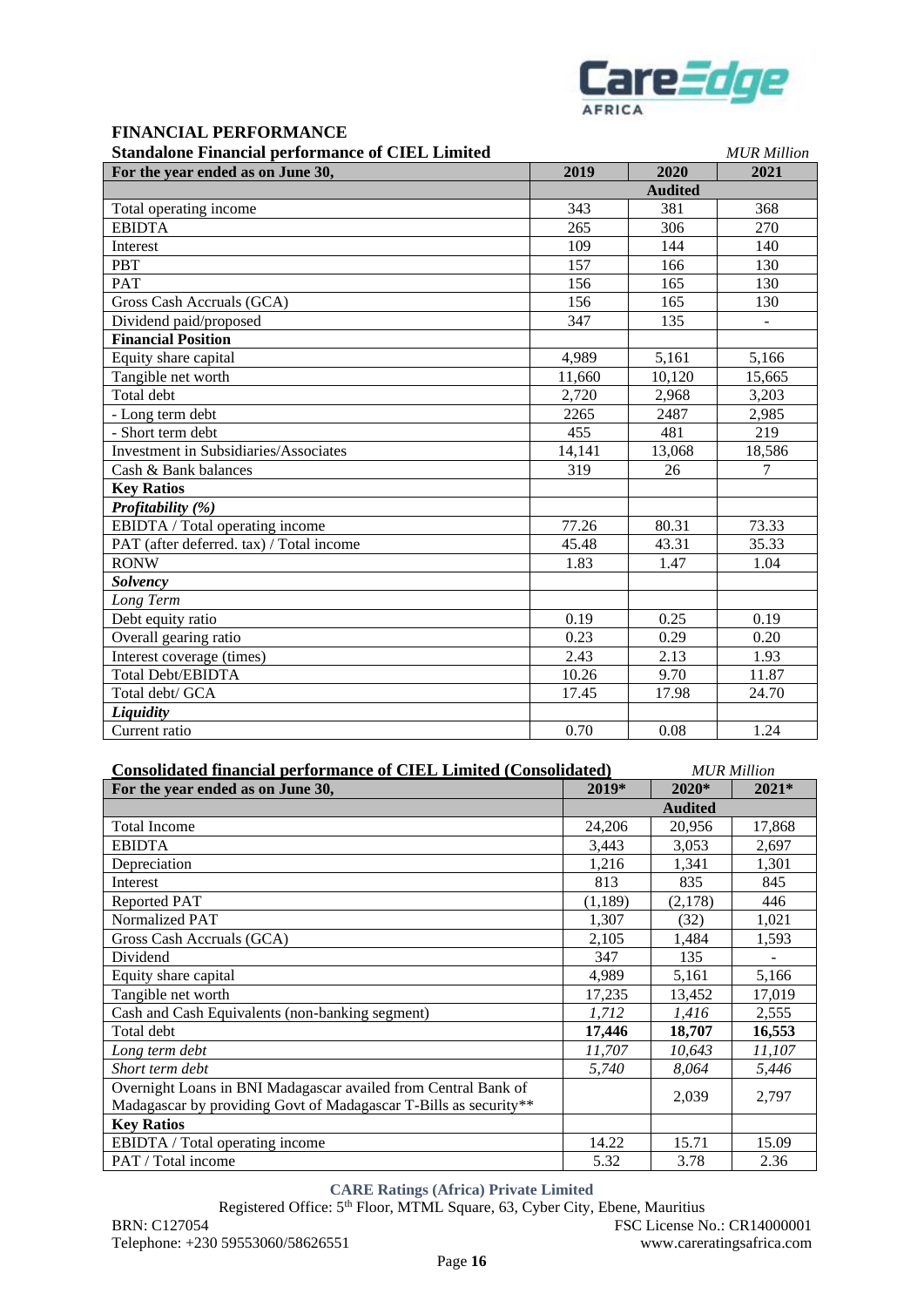

|                                   | $\cdots$ |                   |         |
|-----------------------------------|----------|-------------------|---------|
| For the year ended as on June 30, | $2019*$  | $2020*$           | $2021*$ |
| Debt equity ratio                 | 0.67     | 0.79              | 0.68    |
| Overall gearing ratio             | 0.99     | 1.38              | 1.01    |
| Interest coverage (times)         | 4.15     | 3.26              | 3.19    |
| Total debt/ GCA                   | 5.17     | 6.13              | 6.14    |
| Current ratio                     | 1.09     | $\overline{0.01}$ | 1.03    |

*\*Normalized for FY21/FY20/FY19 vis-à-vis Reported.*

*\*\* Overnight Loans in BNI Madagascar was availed from Central Bank of Madagascar by providing Govt of Madagascar T-Bills as security. In case of non-payment of the overnight loan, T-Bills would be en-cashed by the Central Bank.*

### **Performance of CIEL Limited (Consolidated) in H1FY22:**

| <b>Particulars</b>                                             | <b>H1FY22</b> | <b>H1FY21</b> | <b>FY21</b> |
|----------------------------------------------------------------|---------------|---------------|-------------|
| <b>Total Income</b>                                            | 13,222        | 9.147         | 17,868      |
| <b>EBIDTA</b>                                                  | 2.266         | 1.035         | 2,697       |
| Depreciation                                                   | 693           | 748           | 1,301       |
| Interest                                                       | 411           | 681           | 845         |
| <b>PAT</b>                                                     | 919           | (450)         | 446         |
| Gross Cash Accruals (GCA)                                      | 1,880         | 438           | 1,021       |
| Tangible net worth                                             | 17,210        | 16,950        | 17,019      |
| Cash and Cash Equivalents (Non-banking segment)                | 2,048         | 1,650         | 2,555       |
| <b>Total debt</b>                                              | 15,363        | 18,465        | 16,553      |
| Long term debt                                                 | 10.880        | 10,928        | 11,107      |
| Short term debt                                                | 4,483         | 7,537         | 5,446       |
| Overnight Loans in BNI Madagascar availed from Central Bank of |               | 1,926         | 2,797       |
| Madagascar by providing Govt of Madagascar T-Bills as security | 3,245         |               |             |
| <b>Net Debt</b>                                                | 13,315        | 16,815        | 13,998      |
| <b>Key Ratios</b>                                              |               |               |             |
| EBIDTA / Total income                                          | 17.14         | 11.32         | 15.09       |
| PAT / Total income                                             | 7.00          | N.M           | 2.36        |
| Interest coverage                                              |               | 1.52          | 3.19        |
| Overall gearing ratio                                          | 0.90          | 1.09          | 1.01        |
| Total debt/EBIDTA                                              | 3.40          | 8.92          | 6.14        |

## **Adjustments**

- 1. Tangible net worth is calculated by netting off revaluation reserve and intangible assets from total equity.
- 2. Gross Cash Accruals (GCA) is calculated as PAT+ Depreciation + deferred tax+ other non-cash expenditure.
- 3. Overall Gearing ratio is calculated as total debt (long term and short-term debt)/Tangible Networth.
- 4. Net Sales includes revenue from Textile, Hotel, and Healthcare & Banking.
- 5. Total operating Income includes revenue from others (Management fees/Interest Income, rental income, etc.)
- 6. Non-Operating Income excludes Share of profits from JVs & Associates which contribute to the profit line of the group.
- 7. Equity share capital is calculated by deducting treasure shares and adding back redeemable shares to stated capital.